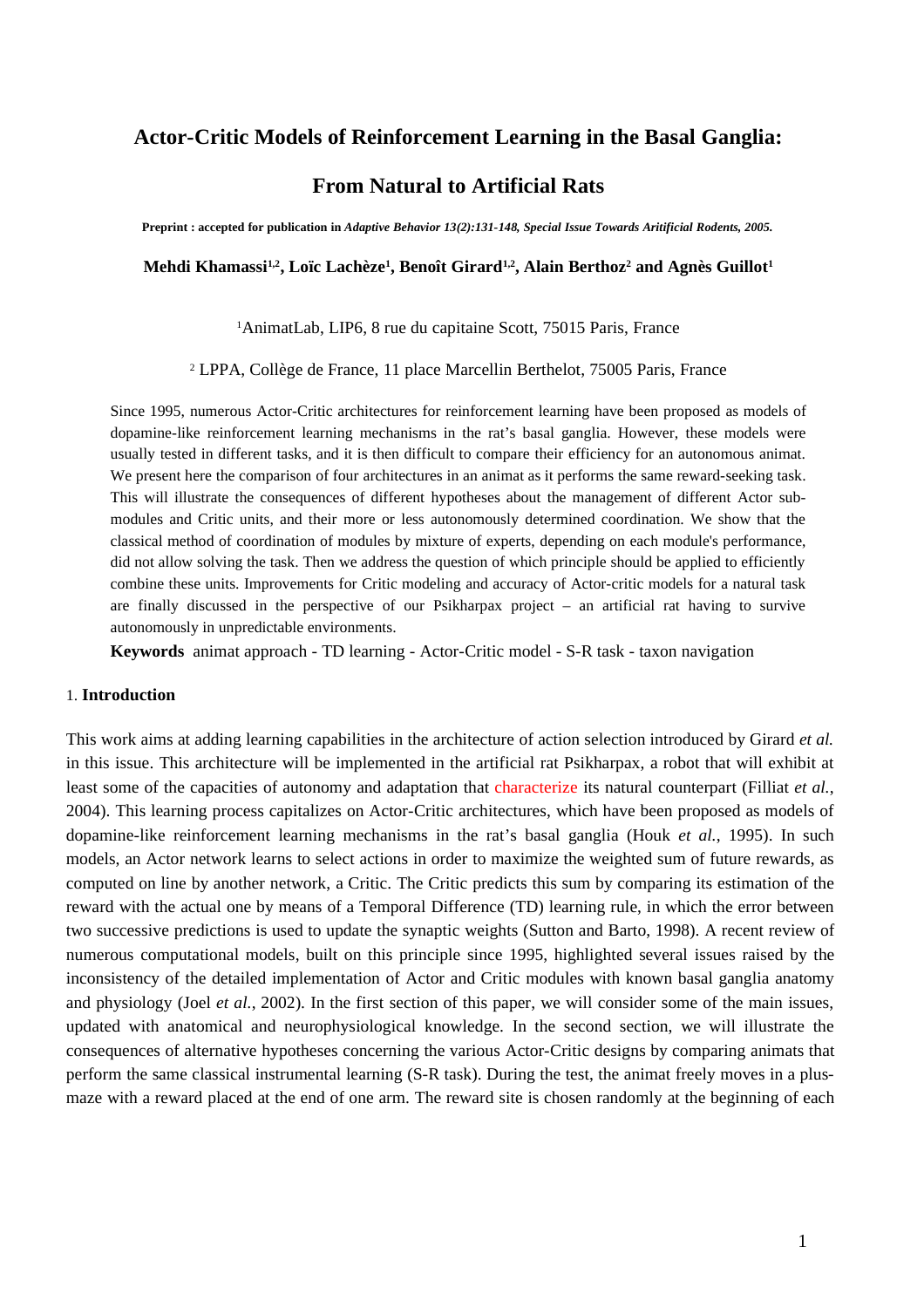trial and it refers to site-specific local stimuli. The animat has to autonomously learn to associate continuous sensory information with certain values of reward and to select sequences of behaviors that enable it to reach the goal from any place in the maze. This experiment is more realistic than others used to validate Actor-Critic models, often characterized by an a priori fixed temporal interval between a stimulus and a reward (e.g., Suri and Schultz, 1998), by an unchanged reward location over trials (e.g., Strösslin, 2004), or by a discrete state space (e.g., Baldassarre, 2002).

We will compare, in this task, four different principles inspired by Actor-Critic models trying to tackle the issues evocated in the first section. The first one is the seminal model proposed by Houk *et al.* (1995), which uses one Actor and a single prediction unit (*Model AC* – one Actor, one Critic), which is supposed to induce learning in the whole environment. The second principle implements one Actor with several Critics *(Model AMC1* – one Actor, Multiple Critics). The Critics are combined by a mixture of experts where a gating network is used to decide which expert – which Critic – is used in each region of the environment, depending on its performance in that region. The principle of mixture of experts is inspired from several existing models (Jacobs *et al.*, 1991; Baldassarre, 2002; Doya *et al.*, 2002). The third one is inspired by Suri and Schultz (2001) and uses also one Actor with several Critic experts. However, the decision of which expert should work in each sub-zone of the environment is independent from the experts' performances, but rather depends on a partition of the sensory space perceived by the animat (*Model AMC2* – one Actor, Multiple Critics). The fourth one (*Model MAMC2* – Multiple Actors, Multiple Critics) proposes the same principle as the previous Critic, combined with several Actors, which latter principle is one of the features of Doya *et al.*'s model (2002), particularly designed for continuous tasks, and is also a feature of Baldassarre's model (2002). Here we will implement these principles in four models using the same design for each Actor component. Their comparison will be made on the learning speed and on their ability to extend learning to the whole experimental environment.

The last section of the paper will discuss the results on the basis of acquired knowledge in reinforcement learning tasks in artificial and natural rodents.



**Figure 1** Schematic illustration of the correspondence between the modular organization of the basal ganglia including both striosomes and matrix modules and the Actor-Critic architecture in the model proposed by Houk et al, (1995). F, columns in the frontal cortex; C, other cortical columns; SPs, spiny neurons striosomal compartments of the striatum; SPm, spiny neurons in matrix modules; ST, subthalamic sideloop; DA, dopamine neurons in the substantia nigra pars compacta; PD, pallidal neurons; T, thalamic neurons. (adapted from Houk et al., 1995).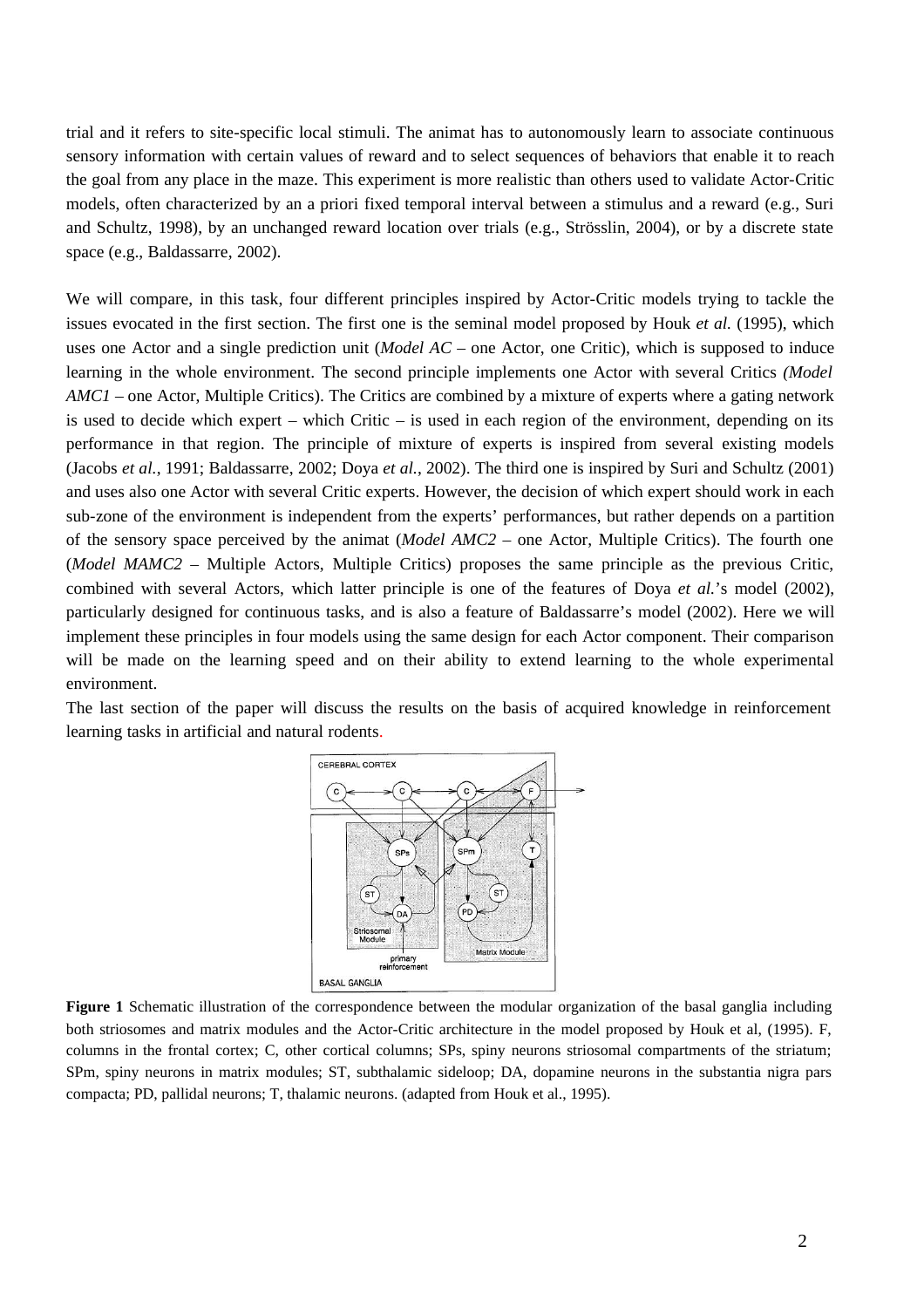#### 2. **Actor-Critic designs: the issues**

The two main principles of Actor-Critic models that lead to consider them as a good representation of the role of the basal ganglia in reinforcement learning of motor behaviors are (i): the implementation of a Temporal Difference (TD) learning rule which leads to translate progressively reinforcement signals from the time of reward occurrence to environmental contexts that precede the reward.; (ii): the separation of the model in two distinct parts, one for the selection of motor behaviors (actions) depending on the current sensory inputs (the Actor), and the other for the driving of the learning process via dopamine signals (the Critic).

Schultz's work on the electrophysiology of dopamine neurons in monkeys showed that dopamine patterns of release are similar to the TD learning rule (see Schultz, 1998 for a review). Besides, the basal ganglia are a major input to dopamine neurons, and are also a privileged target of reinforcement signals sent by these neurons (Gerfen *et al.*, 1987). Moreover, the basal ganglia appears to be constituted of two distinct subsystems, related to two different parts of the striatum – the major input nucleus of the basal ganglia –, one projecting to motor areas in the thalamus, the other projecting to dopamine neurons, influencing the firing patterns of these neurons at least to some extent (Joel and Weiner, 2000).

These properties lead the first Actor-Critic model of the basal ganglia to propose the matrisomes of the striatum to constitute the Actor, and the striosomes of this very structure to be the Critic (Houk *et al.*, 1995, figure 1). The classical segregation of 'direct' and 'indirect' pathways from the striatum to the dopaminergic system (SNc, substantia nigra pars compacta, and VTA, ventral tegmental area; Albin *et al.,* 1989) was used in the model to explain the timing characteristics of dopamine neurons' discharges.

Numerous models were proposed to improve and complete the model of Houk *et al*. However, most of these computational models have neurobiological inconsistencies and lacks concerning recent anatomical hypotheses on the basal ganglia (Joel *et al.*, 2002).

An important drawback is that the Actor part of these models is often simplistic compared to the known anatomy of the basal ganglia and does not take into account important anatomical and physiological characteristics of the striatum. For example, recent works showed a distinction between neurons in the striatum having different dopamine receptors (D1-receptors or D2-receptors; Aizman *et al.*, 2000). This implies at least two different pathways in the Actor, on which tonic dopamine has opposite effects, going beyond the classical functional segregation of 'direct' and 'indirect' pathways in the striatum (Gurney *et al.*, 2001).

Likewise, some constraints deriving from striatal anatomy restrict the possible architectures for the Critic network. In particular, the striatum is constituted of only one layer of medium spiny neurons – completed with 5% of interneurons (Houk *et al.*, 1995). As a consequence, Critic models cannot be constituted of complex multilayer networks for reward prediction computation. This anatomical constraint lead several authors to model the Critic as a single-neuron (Houk *et al.*, 1995; Montague *et al.*, 1996), which works well in relatively simple tasks. For more complicated tasks, several models assign one single Critic neuron to each subpart of the task. These models differ in the computational mechanism used to coordinate these neurons. Baldassarre (2002) and Doya et al. (2002) propose to coordinate Critic modules with a mixture of experts method: the module that has the best performance at a certain time during the task becomes expert in the learning process of this subpart of the task. Another model proposes an affectation of experts to subparts of the task (such as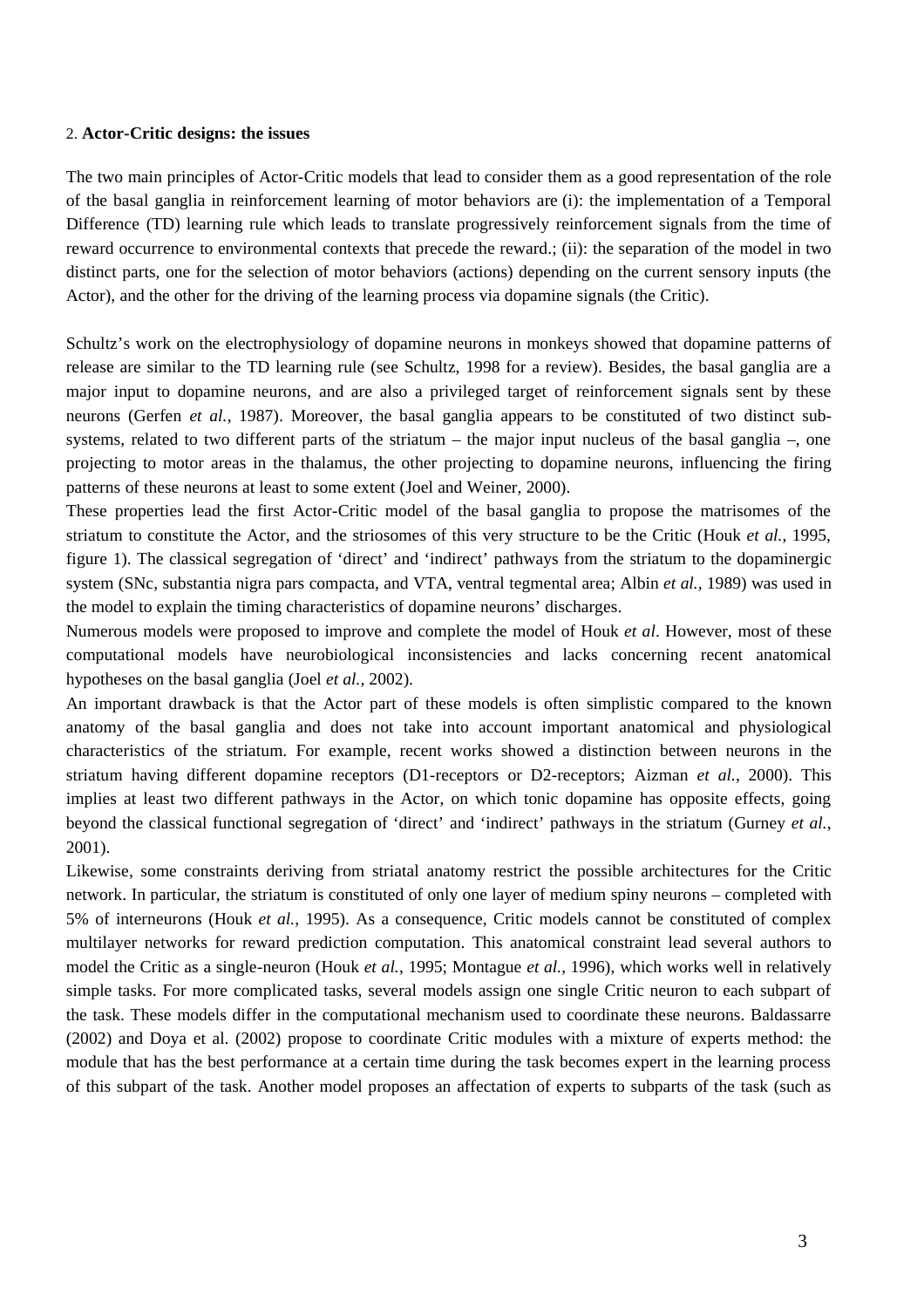stimuli or events) in an a priori manner, independently from each expert's performance (Suri and Schultz, 2001). It remains to assess the efficiency of each principle, as they have been at work in heterogeneous tasks (*e.g.* Wisconsin Card Sorting Test, Discrete Navigation Task, Instrumental Conditioning).

These models also question the functional segregation of the basal ganglia in 'direct' and 'indirect' pathways (see Joel *et al.*, 2002 for a review). These objections are built on electrophysiological data (for review see Bunney *et al.*, 1991) and anatomical data (Joel and Weiner, 2000) which show that these two pathways are unable to produce the temporal dynamics necessary to explain dopamine neurons patterns of discharge. These findings lead to question the localization of the Critic in the striosomes of the dorsal striatum, and several models capitalized on its implementation in the ventral striatum (Brown *et al.*, 1999; Daw, 2003). These works are supported by recent fMRI data in humans, showing a functional dissociation between dorsal striatum as the Actor and ventral striatum as the Critic (O'Doherty *et al*., 2004), but they may be controversial for the rat, as electrophysiological data (Thierry *et al.*, 2000) showed that an important part of the ventral striatum (the nucleus accumbens core) does not project extensively to the dopamine system in the rat brain.

We can conclude that the precise implementation of the Critic remains an open question, if one takes also into account a recent model assuming that a new functional distinction of striosomes in the dorsal striatum – based on differential projections to GABA-A and GABA-B receptors in dopamine neurons – can explain the temporal dynamics expected (Frank *et al.*, 2001).

Besides these neurobiological inconsistencies, some computational requirements on which numerous Actor-Critic models have focused seem unnecessary for a natural reward-seeking task. For example, as Houk *et al*.'s model could not account for temporal characteristics of dopamine neurons firing patterns, most of the alternative models focused on the simulation of the depression of dopamine at the precise time where the reward is expected when it eventually does not occur. To this purpose, they concentrated on the implementation of a temporal component for stimulus description – which is computed outside of the model and is sent as an input to the model via cortical projections (Montague *et al.*, 1996; Schultz *et al.*, 1997). These models were tested in the same tasks chosen by Schultz *et al.* (1993) to record dopamine neurons in the monkey, using a fixed temporal bin between a stimulus and a reward. However, in natural situations where a rodent needs to find food or any other type of reward, temporal characteristics of the task are rarely fixed but rather depend on the animal's behavior and on the environment's changes/evolution.



**Figure** 2 Left: the robot in the plus maze environment. A white arm extremity indicates the reward location. Other arm extremities do not deliver any reward and are shown in black. Upper right: the robot's visual perceptions. Lower right: activation level of different channels in the model.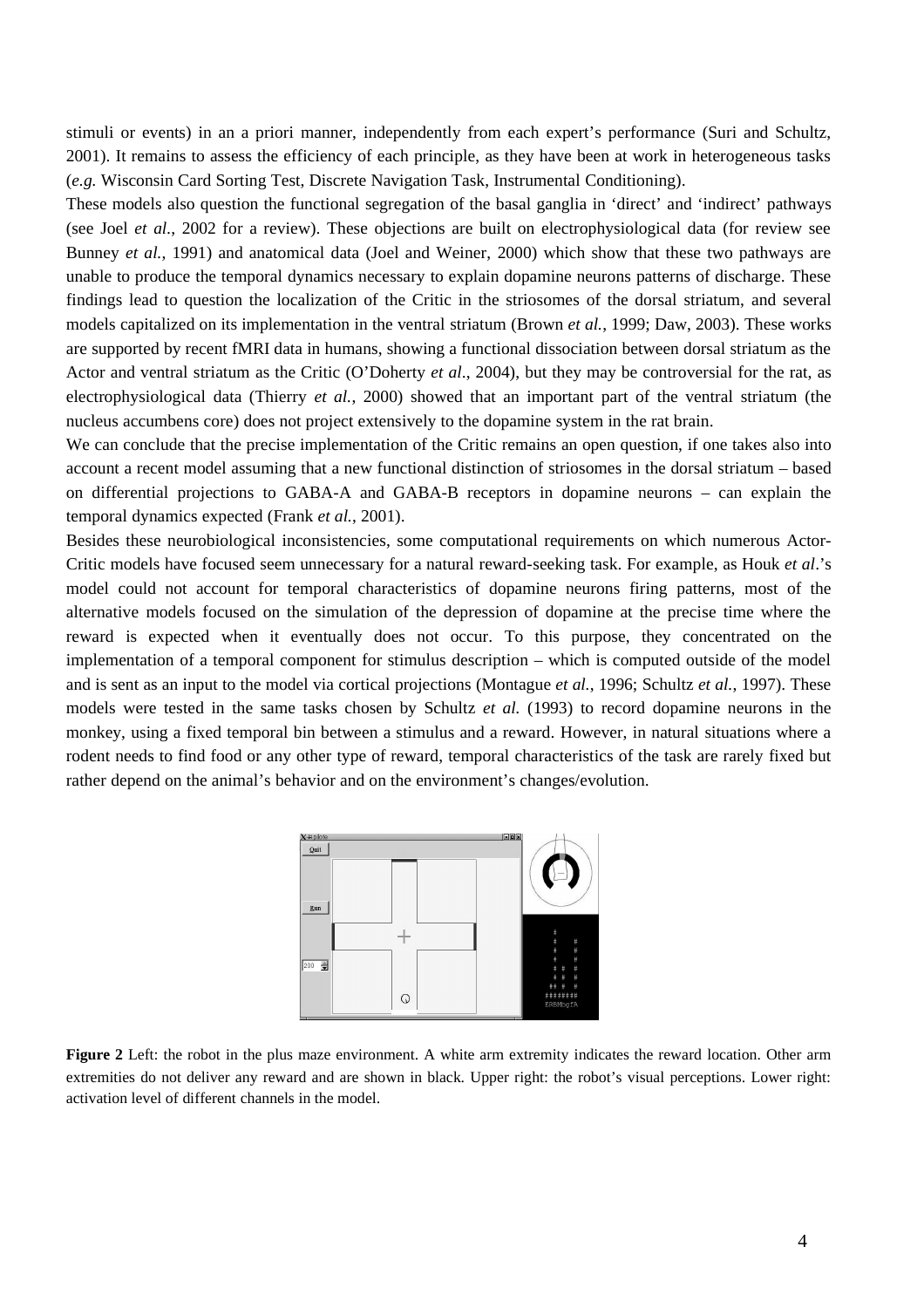## 3. **Method**

The objective of this work is to evaluate the efficiency of the main principles on which current Actor-Critic models inspired by the basal ganglia are designed, when they are implemented in the same autonomous artificial system. The main addressed issues are:

- The implementation of a detailed Actor, whose structure would be closer to the anatomy of the dorsal striatum, assessing whether reinforcement learning is still possible within this architecture.
- The comparison of the function of one Critic unit, versus several alternative ways to coordinate different Critic modules for solving a complex task where a single-neuron is not enough.
- The test of the models in a natural task involving taxon navigation where events are not predetermined by fixed temporal bins. Instead, the animat perceives a continuous sensory flow during its movements, and has to reactively switch its actions so as to reach a reward.

## *3.1.The simulated environment and task*

Figure 2 shows the experimental setup simulated, consisting in a simple 2D plus-maze. The dimensions are equivalent to a 5m \* 5m environment with 1m large corridors. In this environment, walls are made of segments colored on a 256 grayscale. The effects of lighting conditions are not simulated. Every wall of the maze is colored in black (luminance  $= 0$ ), except walls at the end of each arm and at the center of the maze, which are represented by specific colors: the cross at the center is gray (191), three of the arm extremities' walls are dark gray (127) and the fourth is white (255), indicating the reward location (equivalent to a water trough delivering two drops – non instantaneous reward – not a priori known by the animat).

The plus-maze task mimicks the neurobiological and behavioral studies that will serve as future validation for the model (Albertin *et al*., 2000). In this task, at the beginning of each trial, one arm extremity is randomly chosen to deliver reward. The associated wall is colored in white whereas walls at the three other extremities are dark gray. The animat has to learn that selecting the action *drinking* when it is near the white wall (distance  $<$  30 cm) and faces it (angle  $<$  45 degrees) gives it a reward. Here we assume that reward = 1 for n iterations (n  $= 2$ ), without considering how the hedonic value of this reward is determined.

We expect the animat to learn a sequence of context-specific behaviors, so that it can reach the reward site from any starting point in the maze:

- When not seeing the white wall, face the center of the maze and move forward.
- As soon as arriving at the center (the animat can see the white wall), turn to the white stimulus.
- Move forward until being close enough to reward location.
- Drink.

The trial ends when reward is consumed: the color of the wall at reward location is changed to dark gray, and a new arm extremity is chosen randomly to deliver reward. The animat has then to perform again the learned behavioral sequence. Note that there is no break between two consecutive trials: trials follow each other successively.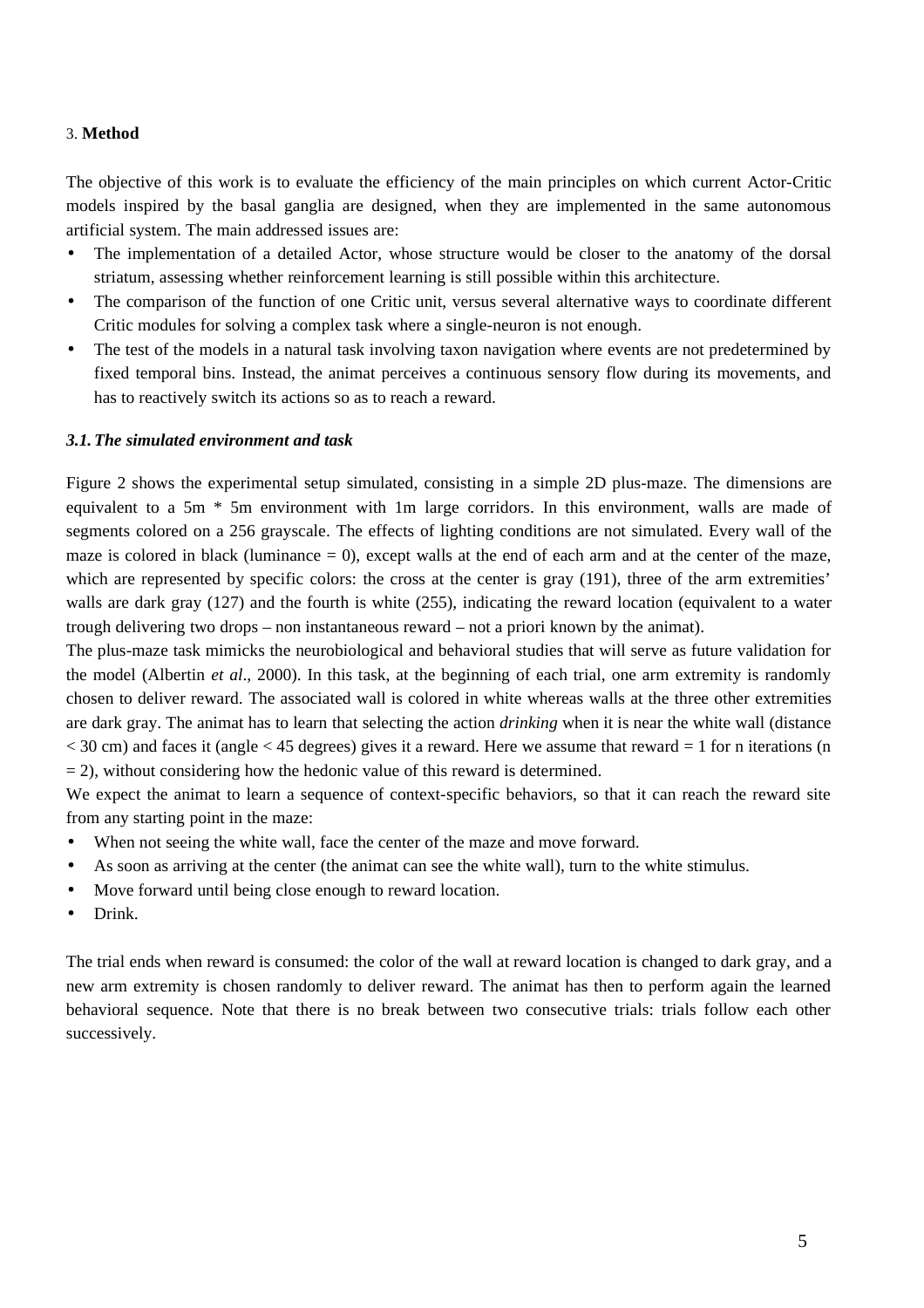The more efficiently and fluently the animat performs the above described behavioral sequence, the less time it will take to reach the reward. As a consequence, the criterion chosen to validate the models is the time to goal, plotted along the experiment as the learning curve of the model.

## *3.2.The animat*

The animat is represented by a circle (30 cm diameter). Its translation and rotation speeds are 40 cm.s<sup>-1</sup> and 10°.s -1 . Its simulated sensors are:

- An omnidirectional linear camera providing every  $10^{\circ}$  the color of the nearest perceived segment. This results in a 36 colors table that constitute the animat's visual perception (see figure 2),
- Eight sonars with a 5m range, an incertitude of  $\pm 5$  degrees concerning the pointed direction and an additional  $\pm 10$  cm measurement error.

The sonars are used by a low level obstacle avoidance reflex which overrides any decision taken by the Actor-Critic model when the animat comes too close to obstacles.

The animat is provided with a visual system that computes 12 input variables  $(\forall i \in [1, 12], 0 < \text{var}_i < 1)$ 

out of the 36 colors table at each time step. These sensory variables constitute the state space of the Actor-Critic and so will be taken as input to both the Actor and the Critic parts of the model (figure 3). Variables are computed as following:

- *seeWhite*(resp. *seeGray*, *seeDarkGray*) = 1 if the color table contains the value 255 (resp. 191, 127), else  $\Omega$
- *angleWhite, angleGray, angleDarkGray* = (number of boxes in the color table between the animat's head direction and the desired color) / 18.
- *distanceWhite*,*distanceGray, distanceDarkGray* = (maximum number of consecutive boxes in the color table containing the desired color) / 18.
- *nearWhite* (resp. *nearGray*, *nearDarkGray*) = 1 *distanceWhite* (resp. *distanceGray, distanceDarkGray*).

Representing the environment with such continuous variables will imply for the model to permanently receive a flow of sensory information and having to learn autonomously the events (sensory contexts) that can be relevant for the task resolution.

The animat has a repertoire of 6 actions: *drinking*, *moving forward*, *turning to white perception*, *turning to gray perception*, *turning to dark gray perception*, and *waiting*. These actions constitute the output of the Actor model (described below) and the input to a low-level model that translates it into appropriate orders to the animat's engines.

## *3.3.The model: description of the Actor part*

The Actor-Critic model is inspired by the rat basal ganglia. As mentioned in section 2, the Actor can be hypothesized as implemented in the matrix part of the basal ganglia, while striosomes in the dorsal striatum are considered as the anatomical counterpart for the Critic. The Critic produces dopamine-like reinforcement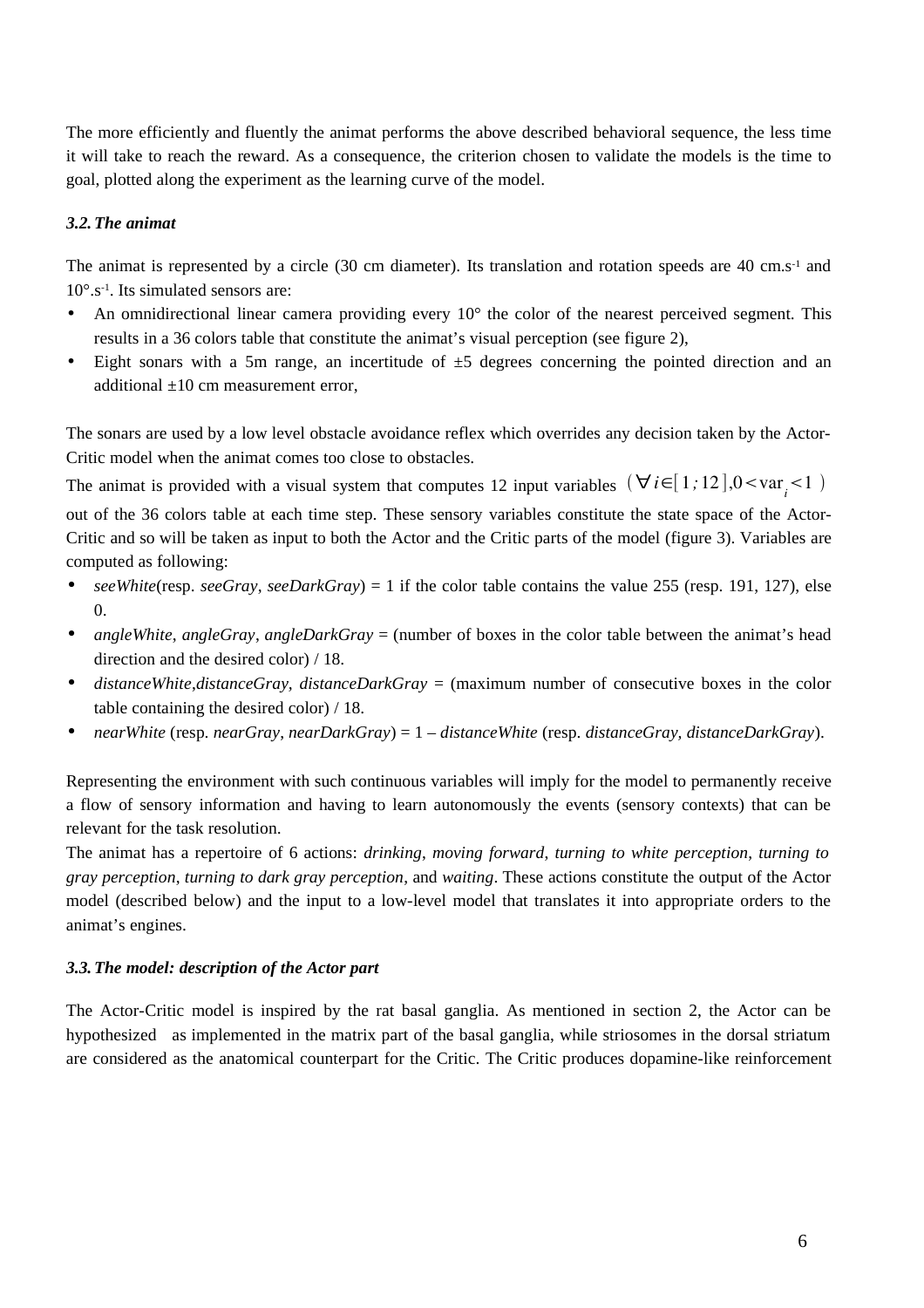signals that help it learn to predict reward during the task, and that make the Actor learn to select appropriate behaviors in every sensory context experienced during the task.

The architecture implemented in the Actor is a recent model proposed by Gurney, Prescott and Redgrave  $(2001a,b)$  – henceforth called GPR model - that replaces the simple winner-takes-all which usually constitutes Actor models and is supposed to be more biologically plausible.

Like other Actors, the GPR is constituted of a series of parallel channels, each one representing an action (in our implementation, we used 6 channels corresponding to the 6 actions used for the task). This architecture constitutes an alternative view to the prevailing functional segregation of the basal ganglia into 'direct' and 'indirect' pathways discussed in section 1 (Gurney *et al.*, 2001). All these channels are composed by two different circuits through dorsal striatum: the first is the 'selection' pathway, implementing action selection properly via a feed-forward off-center on-surround network, and mediated by cells in the dorsal striatum with D1-type receptors. The second is the 'control' pathway, mediated by cells with D2-type receptors in the same area. Its role is to regulate the selection by enhancing the selectivity inter-channels, and to control the global activity within the Actor. Moreover, a cortex-basal ganglia-thalamus loop in the model allows it to take into account each channel's persistence in the process of selection (see Gurney *et al.*, 2001, for detailed description and mathematical implementation of the model). The latter characteristic showed some interesting properties that prevented a robot from performing behavioral oscillations (Montes-Gonzalez *et al.*, 2000; Girard *et al.*, 2003).

In our implementation, the input values of the Actor model are saliences – i.e. the strength of a given action – that are computed out of the 12 sensory variables, a constant implementing a bias, and a persistence factor – equal to 1 for the action that was selected at previous timestep (figure 3). At each timestep t (timesteps being separated by a 1 sec bin in our simulations), the action that has the highest salience is selected to be performed by the animat, the salience of action i being:

$$
sal_i(t) = \left[ \sum_{j=1}^{13} \text{var}_j(t) \cdot w_{ij}(t) \right] + \text{persist}_i(t) \cdot w_{i,14}(t)
$$
\n
$$
(1)
$$

where  $var_{13}(t)=1$ ,  $\forall t$ , and the  $w_{i,j}(t)$  are the synaptic weights representing, for each action *i*, the association strength with input variable *j*. These weights are initiated randomly (∀*i,j*,−0 .02 <w<sub>*i,j*</sub> (*t*=0) <0 .02) and the objective of the learning process will be to find a set of weights allowing the animat to perform the task efficiently.

An exploration function is added that would allow the animat to try an action in a given context even if the weights of the Actor do not give a sufficient tendency to perform this action in the considered context.

To do so, we introduce a clock that triggers exploration in two different cases:

- When the animat has been stuck for a large number of timesteps (*time* superior to a fixed threshold α) in a situation that is evaluated negative by the model (when the prediction  $P(t)$  of reward computed by the Critic is inferior to a fixed threshold).
- When the animat has remained for a long time in a situation where *P*(t) is high but this prediction doesn't increase that much  $(|P(t+n) - P(t)| < \epsilon)$  and no reward occurs.

If one of these two conditions is true, exploration is triggered: one of the 6 actions is chosen randomly. Its salience is being set to 1 (Note that: when exploration = false,  $sal_i(t) < 1$ ,  $\forall i, t, w_{i,j}(t)$ ) and is being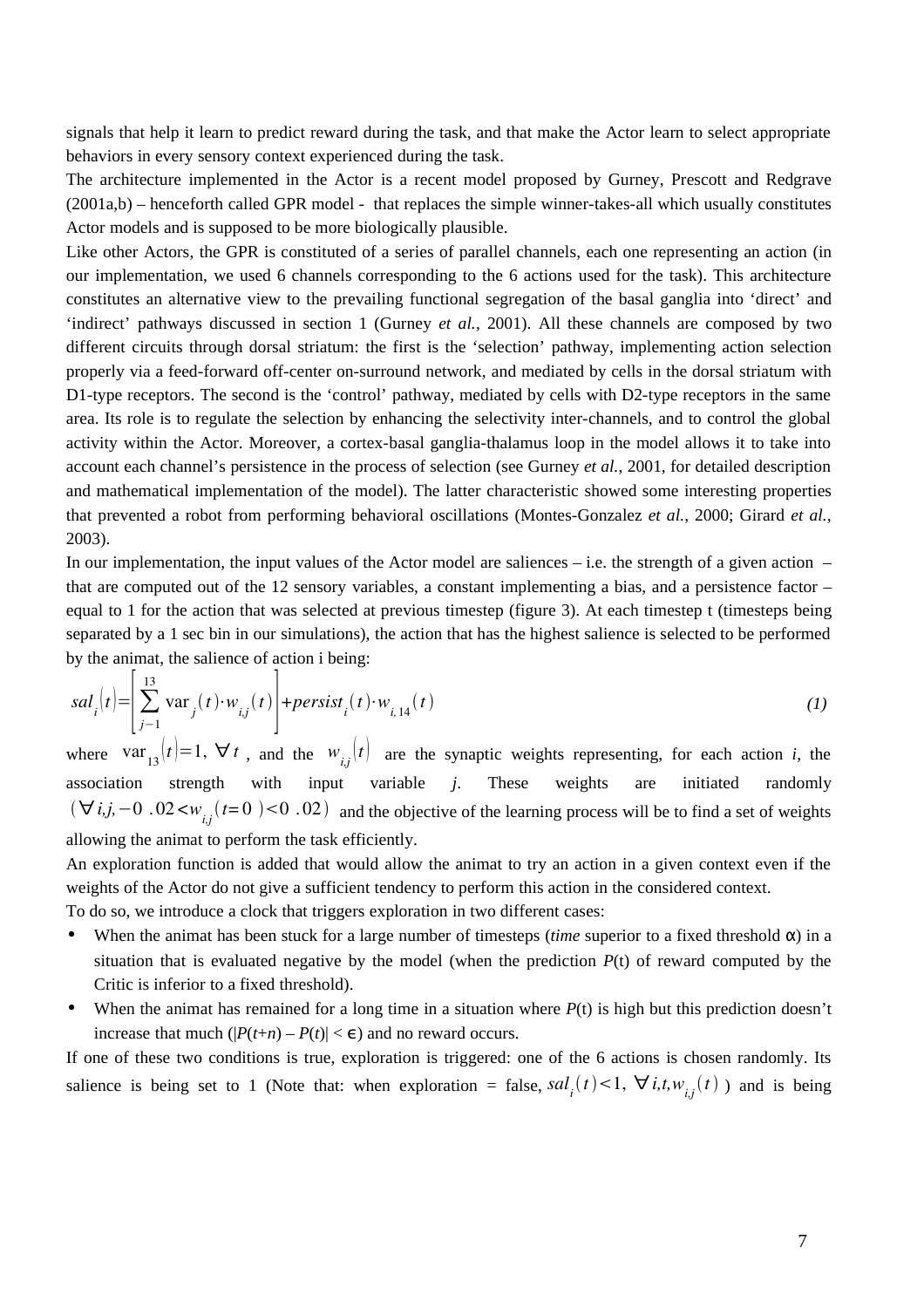maintained to 1 for a duration of 15 timesteps (time necessary for the animat to make a 180˚ turn or to run from the center of the maze until the end of one arm).

### *3.4.The model: description of the Critic part*

For the Critic part of the model, different principles based on existing techniques are tested. The idea is to test the hypothesis of one single Critic unit first, but also to provide the Critic with enough computational capacities so that it can correctly estimate the value function over the whole environment of the task. In other words, the Critic will have to deal with several different sensory contexts – corridors, maze center, extremity of arms, etc. equivalent to different stimuli –, and will have to associate a correct reward prediction to these contexts.

One obvious possibility would be a multilayer perceptron with several hidden layers but, as mentioned before in section 2, there are anatomical constraints which prevent us from adopting this choice: our Critic is supposed to be situated in the striosomes of dorsal striatum, which structure is constituted of only one layer of medium spiny neurons (Houk *et al.*, 1995). Thus we need a more general method that combines several Critic modules, each one being constituted of a single neuron and dealing with a particular part of the problem space. The method adopted here is the mixture of experts, which was proposed to divide a non-linearly separable problem into a set of linearly separable problems, and to affect a different expert to each considered subproblem (Jacobs *et al.*, 1991).

The Critics tested in this work differ mainly in two following manners:

- The first (*Model AMCI*) implements a mixture of experts in which a gating network is used to decide which expert is used in each region.
- The second (*Model AMC2*) implements a mixture of experts in which a hand-determined partition of the environment based on a categorization of visual perceptions is used to decide which expert works in each sub-zone.



**Figure 3** General scheme of the models tested in this work. The Actor is a group of GPR modules with saliences as inputs and actions as outputs. The Critic (involving striosomes in the dorsal striatum, and the substantia nigra compacta (SNc) )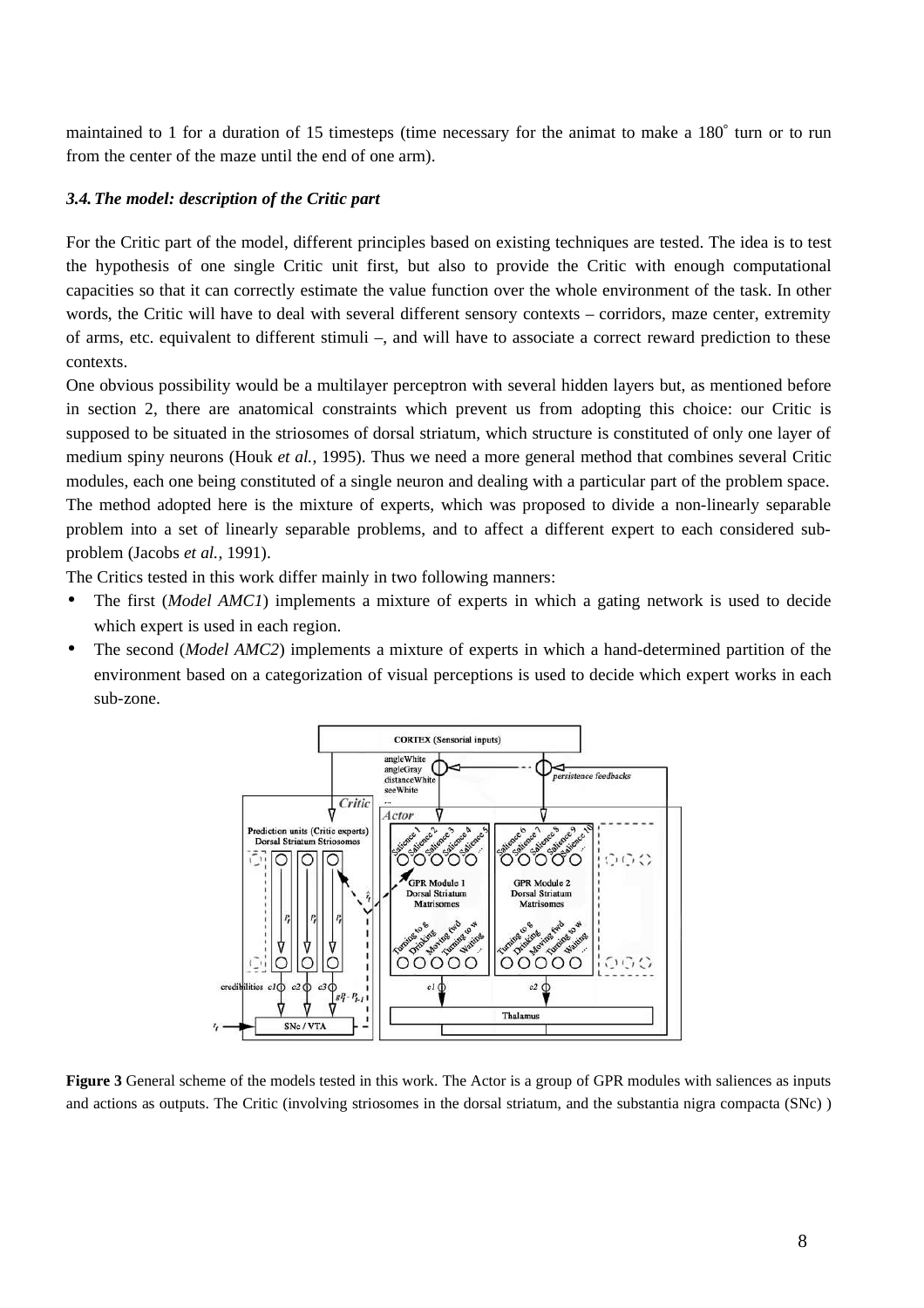propagates towards the Actor an estimate ř of the instantaneous reinforcement triggered by the selected action. The particularity of this scheme is to combine several modules for both Actor and Critic, and to weight the Critic experts' predictions and the Actor modules' decisions with credibilities. These credibilities can be either computed by a gating network (*Model AMC1*) or in a context-dependent manner (*Models AMC2 and MAMC2*).

Moreover, since the animat has to solve a task in continuous state space, there could be interferences between reinforcement signals sent by different Critic experts to the same single Actor. In this way, whereas one model will employ only one Actor (*Model AMC2*), another one will use one Actor module associated to each expert (*Model MAMC2*). Figure 3 shows the general scheme with different modules employed as suggested by the models presented here.

Performances of *Models AMC1*, *AMC2* and *MAMC2* will be compared, together with the one of the seminal Actor-Critic model inspired by the basal ganglia, proposed by Houk, Adams and Barto (1995), and using a single cell Critic with a single Actor (*Model AC*)*.*

We will start by the description of the simplest Critic, the one belonging to *Model AC*.

### **3.4.1. Model AC**

In this model, at each timestep, the Critic is a single linear cell that computes a prediction of reward based on the same input variables than the Actor, except the persistence variable:

$$
P(t) = \sum_{j=1}^{13} \text{var}_j(t) \cdot w'_{j}(t)
$$
 (2)

where  $w'_{j}(t)$  are the synaptic weights of the Critic.

This prediction is then used to calculate the reinforcement signal by means of the TD-rule:

$$
\hat{r}(t) = r(t) + gP(t) - P(t-1)
$$
\n(3)

where  $r(t)$  is the actual reward received by the animat, and *g* is the discount factor  $(0 < g < 1)$  which determines how far in the future expected rewards are taken into account in the sum of future rewards. Finally, this reinforcement signal is used to update both Actor's and Critic's synaptic weights according to the following equations respectively:

$$
w_{i,j}(t) \leftarrow w_{i,j}(t-1) + \eta \cdot \hat{r}(t) \cdot \text{var}_j(t-1)
$$
\n<sup>(4)</sup>

$$
w'_{j}(t) \leftarrow w'_{j}(t-1) + \eta \cdot \hat{r}(t) \cdot \text{var}_{j}(t-1)
$$
\n
$$
(5)
$$

where  $\eta > 0$  is the learning rate.

#### **3.4.2. Model AMC1**

As this Critic implements N experts, each expert *k* computes its own prediction of reward at timestep *t*: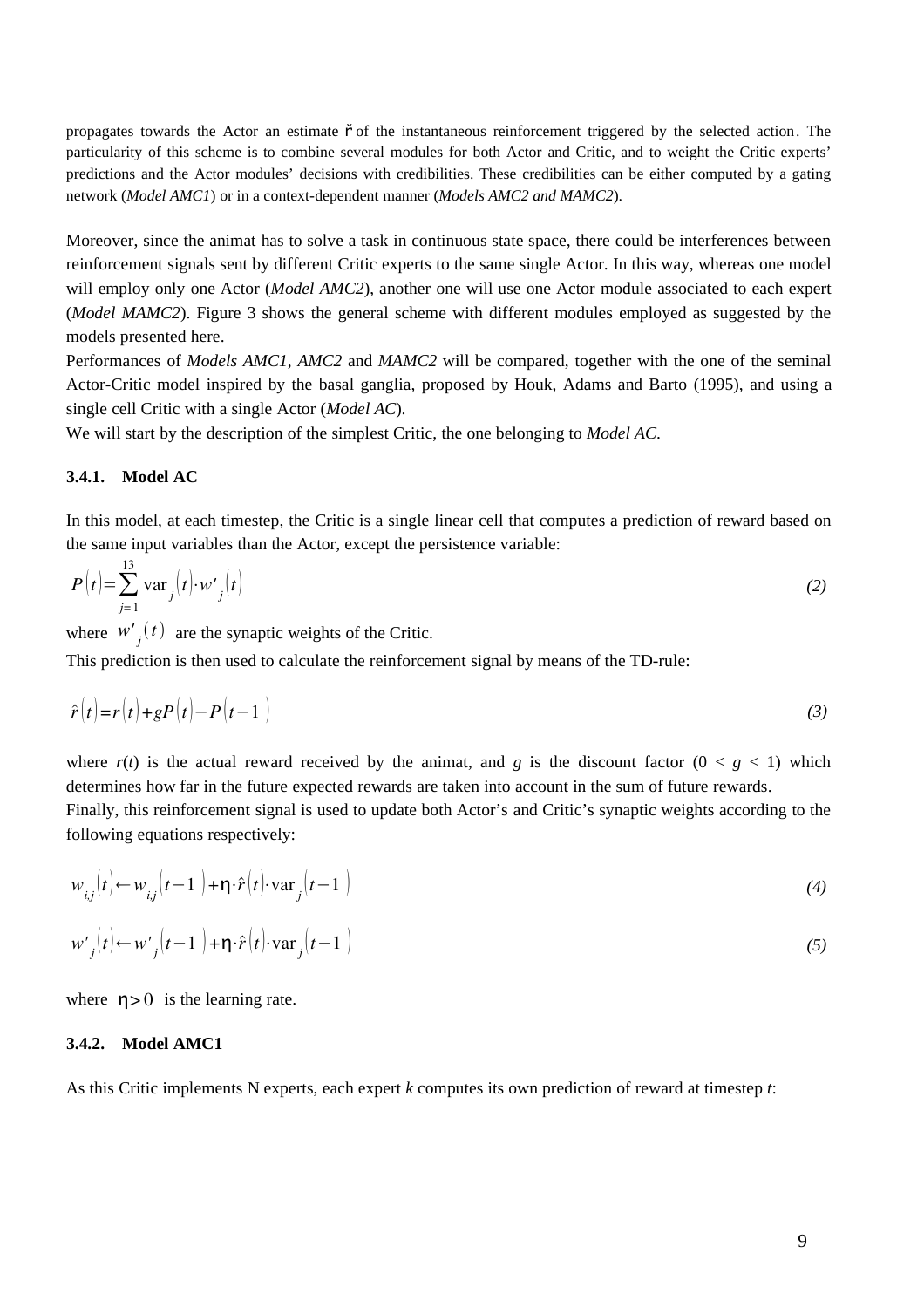$$
p_k(t) = \sum_{j=1}^{13} w'_{kj}(t) \cdot \text{var}_j(t)
$$
\n
$$
(6)
$$

where the  $w'_{k,j}(t)$  are the synaptic weights of expert *k*.

Then the global prediction of the Critic is a weighted sum of experts' predictions:

$$
P(t) = \sum_{k=1}^{N} cred_k(t) \cdot p_k(t)
$$
\n<sup>(7)</sup>

where  $\left| \frac{cred}{k} \right| t$  is the credibility of expert *k* at timestep *t*. These credibilities are computed by a gating network which learns to associate, in each sensory context, the best credibility to the expert that makes the smaller prediction error. Following Baldassarre's description (2002), the gating network is constituted of N linear cells which receive the same input variables than the experts and compute an output function out of it:

$$
o_k(t) = \sum_{j=1}^{13} w_{k,j}^{\text{v}}(t) \cdot \text{var}_j(t)
$$
 (8)

where  $W''_{k,j}(t)$  are the synaptic weights of gating cell *k*.

The credibility of expert *k* is then computed as the softmax activation function of the outputs  $o_f(t)$ :

$$
credk(t) = \frac{ok(t)}{\sum_{f=1}^{N} of(t)}
$$
\n(9)

Concerning learning rules, whereas equation (3) is used to determine the global reinforcement signal sent to the Actor, each Critic's expert has a specific reinforcement signal based on its own prediction error:

$$
\hat{r}_k(t) = r(t) + gP(t) - p_k(t-1)
$$
\n(10)

The synaptic weights of each expert *k* are updated according to the following formula:

$$
w_{k,j}^{\mathbf{v}}(t) \leftarrow w_{k,j}^{\mathbf{v}}(t-1) + \eta \cdot \hat{r}_k(t) \cdot \text{var}_j(t-1) \cdot h_k(t)
$$
\n(11)

where  $h_k(t)$  is the contribution of expert *k* to the global prediction error of the Critic, and is defined as:

$$
h_k(t) = \frac{\operatorname{cred}_k(t-1) \cdot \operatorname{corr}_k(t)}{\sum_{f=1}^N \operatorname{cred}_f(t-1) \cdot \operatorname{corr}_f(t)}
$$
(12)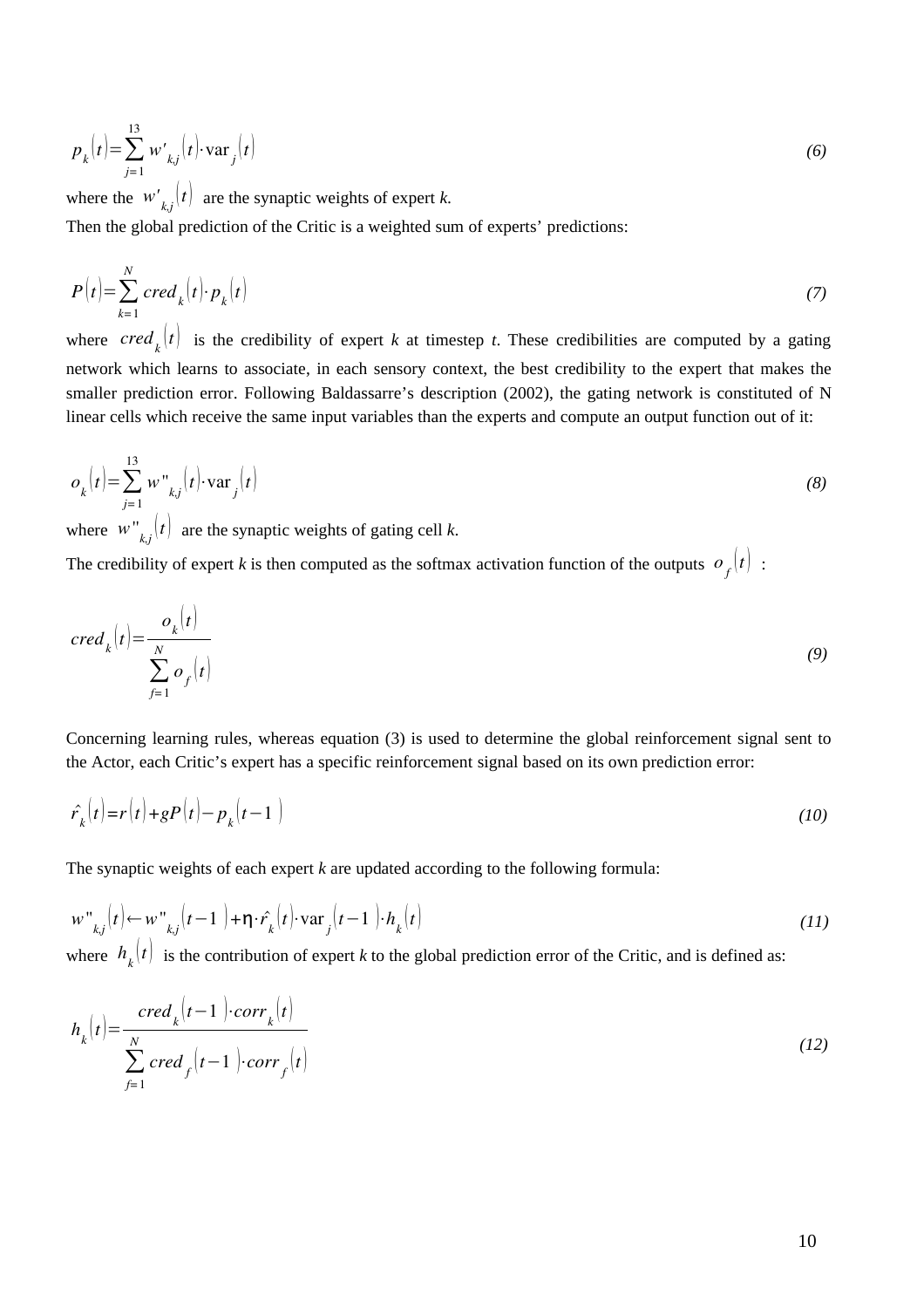where  $corr_k(t)$  is a measure of the « correctness » of the expert *k* defined as:

$$
corr_k(t) = \exp\left(\frac{-\hat{r}_k(t)^2}{2\sigma^2}\right)
$$
\n(13)

where  $\sigma$  is a scaling parameter depending on the average error of the experts (see parameters table in the appendix section).

Finally, to update the weights of the gating network, we use the following equation:

$$
w''_{k,j}(t) \leftarrow w''_{k,j}(t-1) + m \cdot diff(t) \cdot var_j(t-1)
$$
\n(14)

with 
$$
diff(t) = h_k(t) - cred_k(t-1)
$$
 (15)

where *m* is a learning rate specific to the gating network.

So the credibility of expert *k* in a given sensory context depends on its performance in this context.

### **3.4.3. Model AMC2**

The Critic also implements N experts. However, it differs from *Model AMC1* in the way the credibility of each expert is computed.

The principle we wanted to bring about here is to dissociate credibilities of experts from their performance. Instead, experts would be assigned to different subregions of the environment – these regions being computed as windows in the perceptual space –, would remain enchained to their associate region forever, and would progressively learn to accurate their performance along the experiment. This principle is declined from Houk et al. (1995) for the improvement of their model, assuming that different striosomes may be specialized in dealing with different behavioral tasks. This proposition was implemented by Suri and Schultz (2001) in using several TD models, each one computing predictions for only one event (stimulus or reward) that occurs in the simulated paradigm.

To test this principle, we replaced the gating network by a hand-determined partition of the environment (e.g. a coarse representation of the sensory space): At timestep *t*, the current zone β depends on the 12 sensory variables computed by the visual system. *Example: if (seeWhite = 1 and angleWhite < 0.2 and distanceWhite*  $>$  *0.8) then zone* = 4 (*e.g.* β=4). Then  $\left| \frac{r e d}{\beta} \right| t = 1$ ,  $\left| \frac{r e d}{\gamma} \right| t = 0$  for all other experts, and expert β has then to compute a prediction of reward out of the 12 continuous sensory variables. Predictions and reinforcement signals of the experts are determined by the same equations than Critic of *Model AMC1*.

This was done as a first step in the test of the considered principle. Indeed, we assume that another brain region such as the parietal cortex or the hippocampus would determine the zone (sensory configuration) depending on the current sensory perception (McNaughton, 1989; Burgess *et al.*, 1999), and would send it to the Actor-Critic model of the basal ganglia. Here, the environment was partitioned into N=30 zones, an expert being associated to each zone. The main difference between this scheme and the one used by Suri and Schultz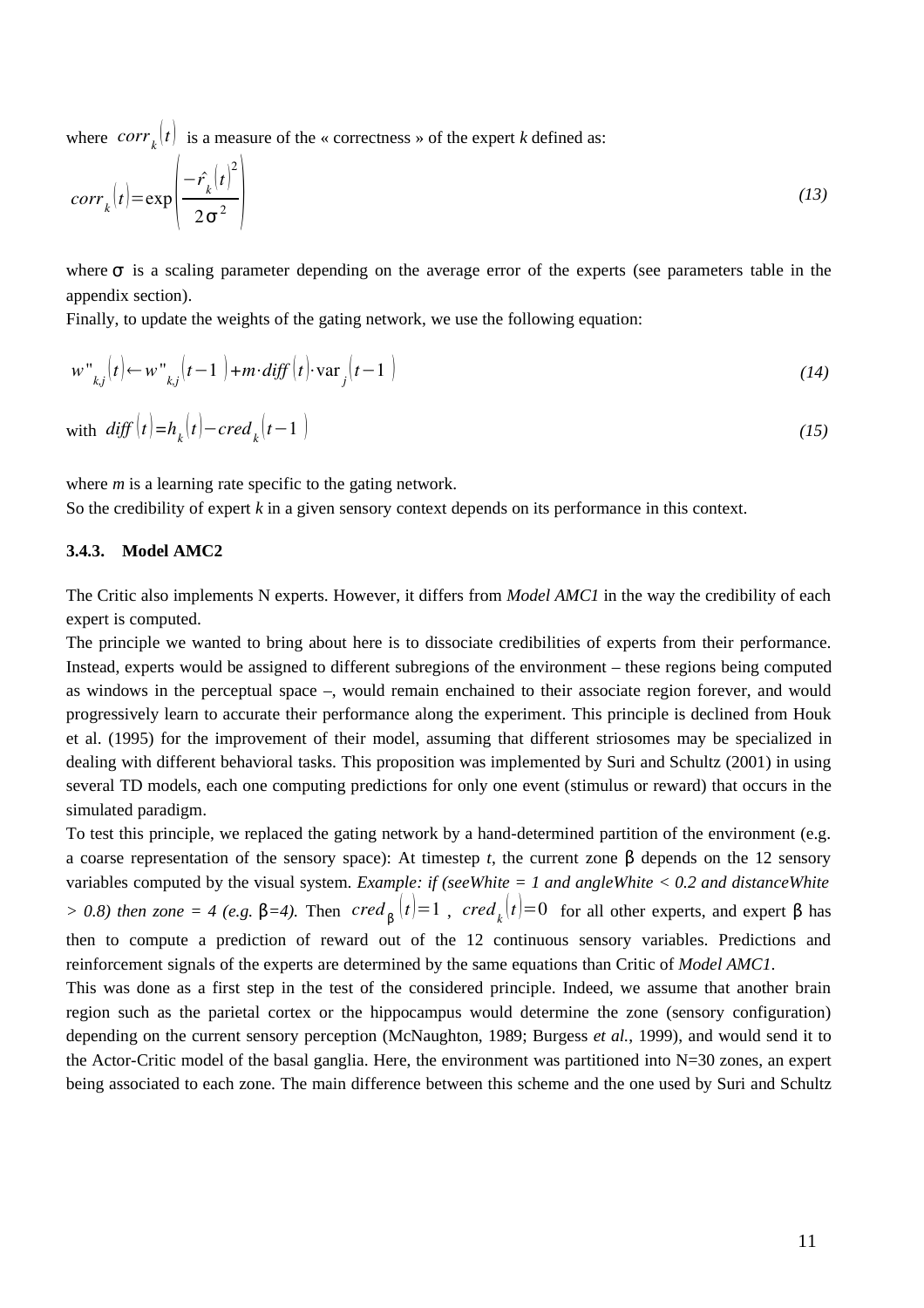is that, in their work, training of experts in each sub-zone was done in separated sessions, and the global model was tested on the whole task only after training of all experts. Here, experts will be trained simultaneously in a single experiment.

Finally, one should note that this method is different from applying a coarse coding of the state space that constitutes the input to the Actor and the Critic (Arleo and Gerstner, 2000). Here, we implemented a *coarse coding of the credibility space* so as to determine which expert is the most credible in a given sensory configuration*,* and kept the 12 continuous sensory variables, plus a constant described above, as the state space for the reinforcement learning process. This means that within a given zone, the concerned expert has to learn to approximate a continuous reward value function, based on the varying input variables.

### **3.4.4. Model MAMC2**

The Critic of this Model is the same as in *Model AMC2* and only differs from its associated Actor.

Instead of using one single Actor, we implemented N different Actor modules. Each Actor module has the same structure than the simple Actor described in section 3.4 and is constituted of 6 channels representing the 6 possible actions for the task. The difference resides in the fact that only actions of the Actor associated with the zone in which the animat is currently are competing to determine the animat's current action.

As a consequence, if the animat was in zone  $\beta$  at time *t* and performed action *i*, the reinforcement signal  $\hat{r}|t+1|$  computed by the Critic at next timestep will be used to update only weights of action *i* from the Actor β according to the following equation:

$$
w_{k, i, j}(t) \leftarrow w_{k, i, j}(t - 1) + \eta \cdot \hat{r}(t) \cdot \text{var}_j(t - 1)
$$
\n(16)

Other equations are the same than those used for Critic of *Model AMC2*. As mentioned above, this principle – using a specific controller or a specific Actor for each module of the Actor-Critic model – is inspired by the work of Doya *et al.*, (2002).

### *3.5.Results*

In order to compare the learning curves of the four simulated models, and so as to evaluate which models manage to solve the task efficiently, we adopt the following criterion: after 50 trials of training (out of 100 for each experiments), the animat has to achieve an equivalent performance to a hand-crafted model that can already solve the task (Table 1). To do so, we simulated the GPR action selection model with appropriate hand-determined synaptic weights and without any learning process, so that the animat can solve the task as if it had already learned it. With this model, the animat performed a 50 trials experiment with an average performance of 142 iterations per trial. Since each iteration lasted approximately 1 sec, as mentioned above, it took a little bit more than 2 min per trials to this hand-craft animat to reach the reward.

**Table 1.** Performances of each model.

| Model       |  |  | $\pm$ AMC1 $\pm$ AMC2 $\pm$ MAMC |
|-------------|--|--|----------------------------------|
| Performance |  |  |                                  |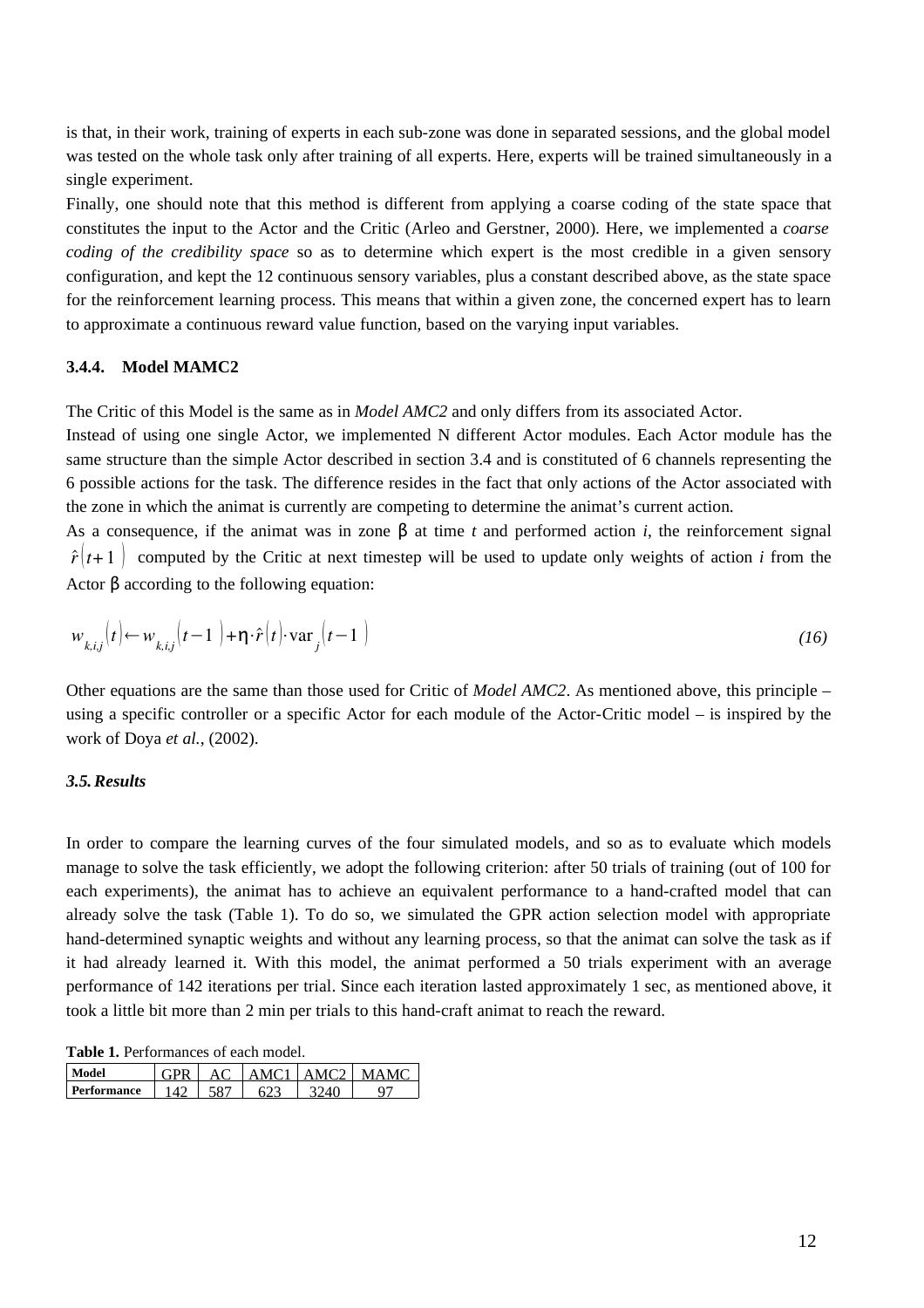Table 1 shows the performance of each model, measured as the average number of iterations per trial after trial #50. Figure 4 illustrates results to the four experiments performed in the 2D environment, one per model. The x-axis represents the successive trials along the experiments. For each trial, y-axis shows the number of iterations needed for the animat to reach the reward and consume it. Figure 4.a shows the learning curve of *Model AC*. We can first notice that the model increased rapidly its performance until trial 7, and stabilized it at trial 25. However, after trial 50, the average duration of a trial is still 587 iterations, which is nearly 4 times higher than the chosen criterion. We can explain this limitation by the fact that *Model AC* is constituted of only one single neuron in the Critic, which can only solve linearly separable problems. As a consequence, the model could learn only a part of the task – in the area near the reward location –, but it was unable to extend learning to the rest of the maze. So the animat has learned to select appropriate behaviors in the reward area, but it still performs random behaviors in the rest of the environment.

*Model AMC1* is designed to mitigate the computational limitations of *Model AC*, as it implies several Critic units controlled by a gating network. Figure 4.b shows its learning curve after simulation in the plus-maze task. The model has also managed to decrease its running time per trial at the beginning of the experiment. However, we can notice that the learning process is more unstable than the previous one. Furthermore, after the 50<sup>th</sup> trial, the model has a performance of 623 iterations, which is not better than *Model AC*. Indeed, the model couldn't extend learning to the whole maze either. We can explain this failure by the fact that the gating network did not manage to specialize different experts in different subparts of the task. As an example, figure 5 shows the reward prediction computed by each Critic's expert during the last trial of the experiment. It can be noticed that the first expert (dark curve) has the highest prediction throughout the whole trial. This is due to the fact that it is the only one the gating network has learned to consider as credible – its credibility remains above 90% during the whole experiment. As a consequence, only one expert is involved in the learning process and the model becomes computationally equivalent to *Model AC*: it cannot extend learning to the whole maze, which is confirmed by the absence of any reward prediction before the perception of the reward site (stimulus occurrence) in Figure 5.

Figure 4.c shows the learning curve of *Model AMC2* which implements another principle for experts coordination. This model cannot suffer from the same limitations than *Model AMC1*, since each expert was a priori assigned to a specific area of the environment. As a consequence, it quickly managed to extend learning to the whole maze. However, the consequence of this process is to produce interferences in the Actor's computations: the same Actor receives all experts' teaching signals, and it remains unable to switch properly between reinforced behaviors. For example, when the action '*drinking*' is reinforced, the Actor starts selecting this action permanently, even when the animat is far from reward location. These interferences explain the very bad performances obtained with *Model AMC2*.

The last simulated model (*Model MAMC2*) performed best. Its learning curve is shown on figure 4.d. This model implements several Actor modules (an Actor module connected to each Critic expert). As a consequence, it avoids interferences in the learning process and rapidly converged to a performance of 97 iterations per trial. This good performance cannot been reached with the multi-Actor only, since we tried to combined several Actor modules to model *AMC1* and got a performance of 576 iterations per trial. So the achievement of the task implies the combination of a multi-Actor and a good specialization of experts.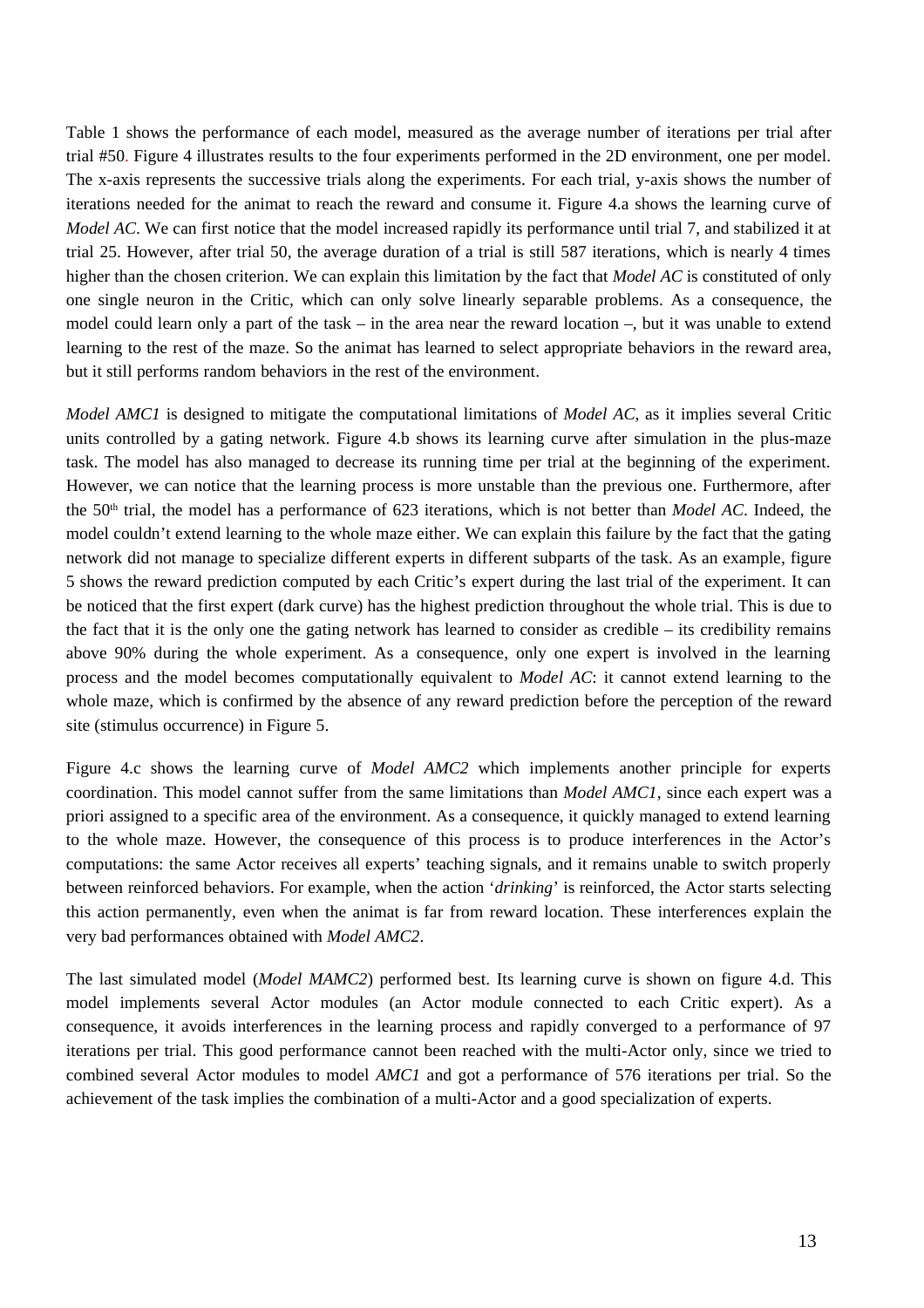For checking the ability of *Model MAMC2* to learn the same task in more realistic conditions, we simulated it a 3D environment, working in real time and implementing physical dynamics (Figure 7). This experiment constituted an intermediary step favoring the implementation into an actual Pekee robot (Wany Robotics). The animat is still able to learn the task in this environment and gets good performances after 35 trials (Figure 6; corresponding average performance of the animat between trials 35 and 65: 284 iterations per trial).



**Figure 4** Learning curves of the four models simulated in the 2D plus-maze task over 100 trials experiments. X-axis: trials. Y-axis: number of iterations per trial (truncated to 10000 it. for better readability). **a)** *Model AC*. **b)** *Model AMC1*. **c)** *Model AMC2*. **d)** *Model MAMC2*.



**Figure 5** Reward prediction computed by each Critic's expert of Model AMC1 during trial #100 of the experiment. Time 0 indicates the beginning of the trial. S: perception of the stimulus (the white wall) by the animat. R: beginning of reward delivery. The dark curve represents the prediction of expert 1. The other experts' predictions are melted into the light curve or equal to 0.



**Figure 6** Learning curve in the 3D environment. X-axis: trials. Y-axis: number of iterations per trial.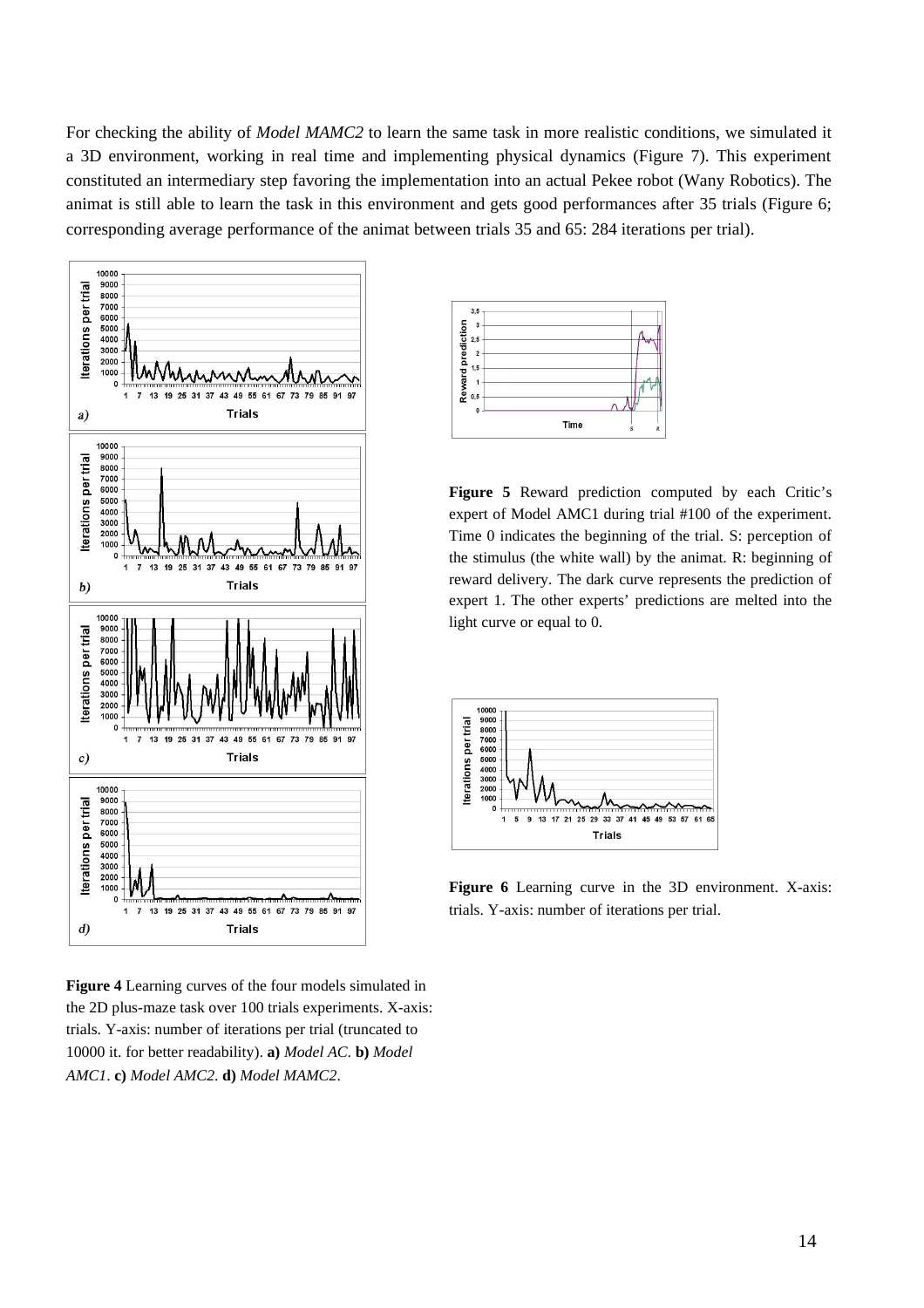

**Figure 7** Simulation of the plus-maze task in a 3D environment. Like the 2D environment, one random arm extremity is white and delivers reward. The animat has to perform taxon navigation so as to find and consume this reward. Gray stripes arising from the animat's body represent its sonar sensors used by its low level obstacle avoidance reflex.

## **4.Discussion and future work**

In this work, we compared learning capabilities on a S-R task of several Actor-Critic models of the basal ganglia based on distinct principles. Results of simulations with *models AC, AMC1, AMC2* and *MAMC2* demonstrated that:

- A single-component Critic cannot solve the task (*Model AC*);
- Several Critic modules controlled by a gating network (*Model AMC1*) cannot provide good specialization, and the task remains unsolved.
- Several Critic modules a priori associated with different subparts of the task (*Model AMC2*) and connected to a single Actor (an Actor component being composed of a 6 channels GPR) allow learning to extend to areas that are distant from reward location, but still suffer from interferences between signals sent by the different Critic to the same single Actor.

*Model MAMC2*, combining several Critic modules with the principle of *Model AMC2*, and implementing several Actor components produces better results in the task at matter, spreading learning in the whole maze and reducing the learning duration. However, there are a few questions that have to be raised concerning the biological plausibility and the generalization ability of this model.

## *4.1.Biological plausibility of the proposed model*

When using a single GPR Actor, each action is represented in only one channel – an Actor module being constituted of one channel per action (Gurney *et al.*, 2001) – and the structural credit assignment problem – which action to reinforce when getting a reward – can be simply solved: the action that has the highest salience inhibits its neighbors via local recurrent inhibitory circuits within D1 striatum (Brown and Sharp, 1995). As a consequence, only one channel in the Actor will have enough pre- and post-synaptic activity to be eligible for reinforcement.

When using several Actor modules, this property is not true anymore: even if only one channel per Actor module may be activated at a given time, each Actor module will have its own activated channel, and several concurring synapses would be eligible for reinforcement within the global Actor. To solve this problem, we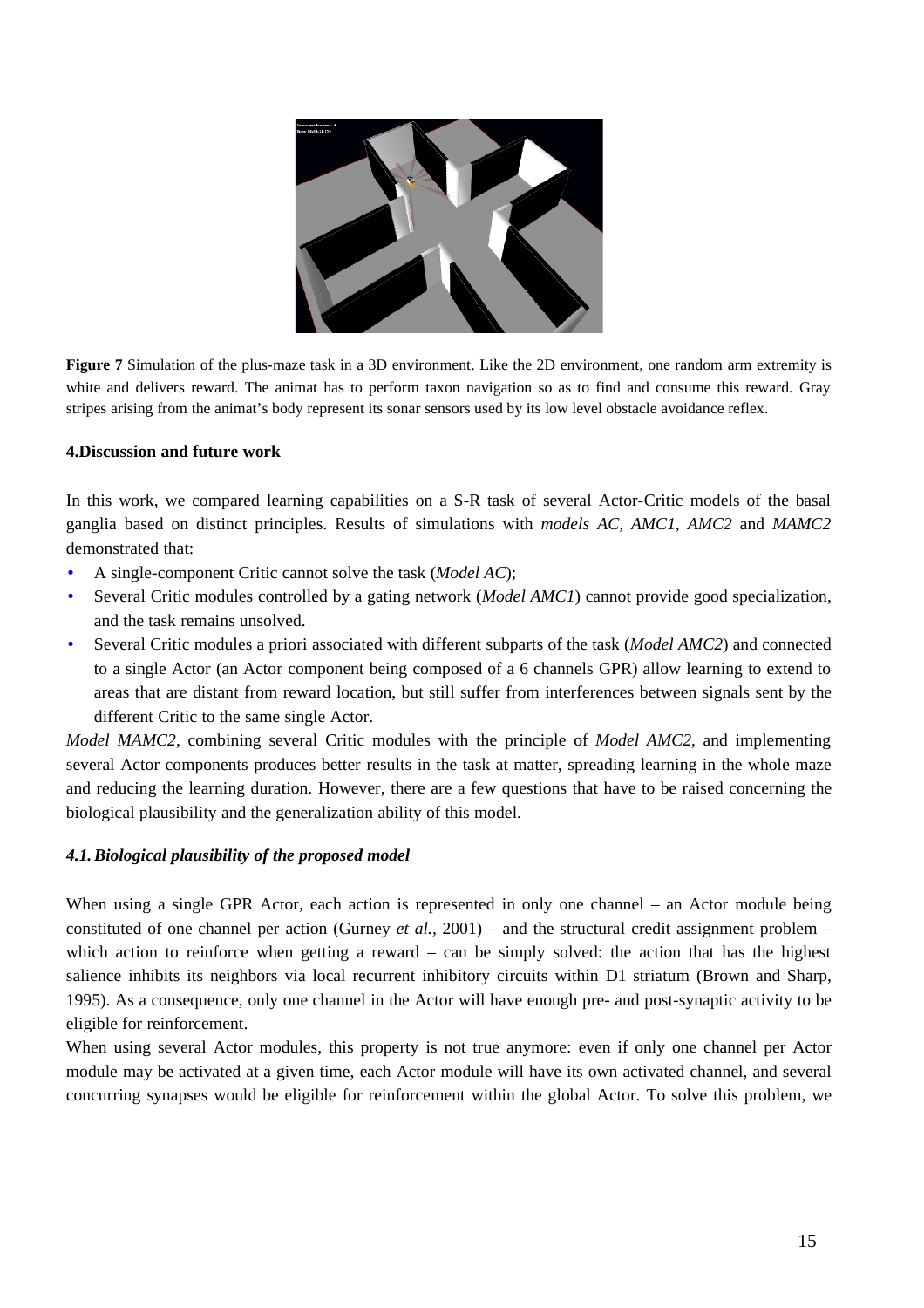considered in our work that only one channel in the entire Actor is eligible at a given time. However, this implies for the basal ganglia to have one of the two following characteristics: it should either exist non-local inhibition between Actor modules within the striatum, or there should be some kind of selectivity in the dopamine reinforcement signals so that even if several channels are activated, only those located in the target module receives dopamine signals.

To the best of our knowledge, these characteristics were not found in the basal ganglia, and a few studies tend to refute the dopamine selectivity (Pennartz, 1996).

### *4.2.Computational issues*

Several computational issues need also to be addressed. First, the results presented here show that the learning process was not perturbed by the fact to use an Actor detailing the action selection process in the basal ganglia. This Actor has the property to take into account some persistence provided by the cortex-basal gangliathalamus-cortex loops. The way this persistence precisely influence the learning process in the different principles compared in this work was not thoroughly studied here. However we suspect that persistence could probably challenge the way different Actors interact with Critic's experts, as switching between actions does not exactly follow switches in sensorimotor contexts with this model. This issue should be examined in a future work.

*Generalization ability of the multi-module Actor*: Another issue that needs to be addressed here is the generalization ability of the multi-module Actor model used in this experiment. Indeed, Model MAMC2 avoids interferences in the Actor because hand-determined subzones of the maze are absolutely disjoint. In other words, learned stimulus-response associations in a given zone cannot be performed in another zone, and do not interfere with the learning process is this second zone even if visual contexts associated to each of them are very similar. However, this leads also to an inability to generalize from one zone to the other: even if the distinction we made between two zones seemed relevant for the plus-maze task, if these two zones are similar and would imply similar motor responses in another task, the animat would have to learn twice the same sensorimotor association – one time in each zone. As a consequence, the partition we set in this work is taskdependent.

Instead, the model would need a partitioning method that autonomously classifies sensory contexts independently from the task, can detect similarities between two different contexts and can generalize learned behaviors in the first experienced context to the second one.

### *About the precise time of reward delivery:*

In the work presented here, the time of reward delivery depends exclusively on the animat's behavior, which differs from several other S-R tasks used to validate Actor-Critic models of the basal ganglia. In these tasks, there is a constant duration between a stimulus and a reward, and several Actor-Critic models were designed so as to describe the precise temporal dynamics of dopaminergic neurons in this type of task (Montague *et al.*, 1996). As a consequence, numerous Actor-Critic models focused on the implementation of a time component for stimulus representation, and several works capitalized on this temporal representation for the application of Actor-Critic models of reinforcement learning in the basal ganglia to robotics (Perez-Uribe, 2001; Sporns and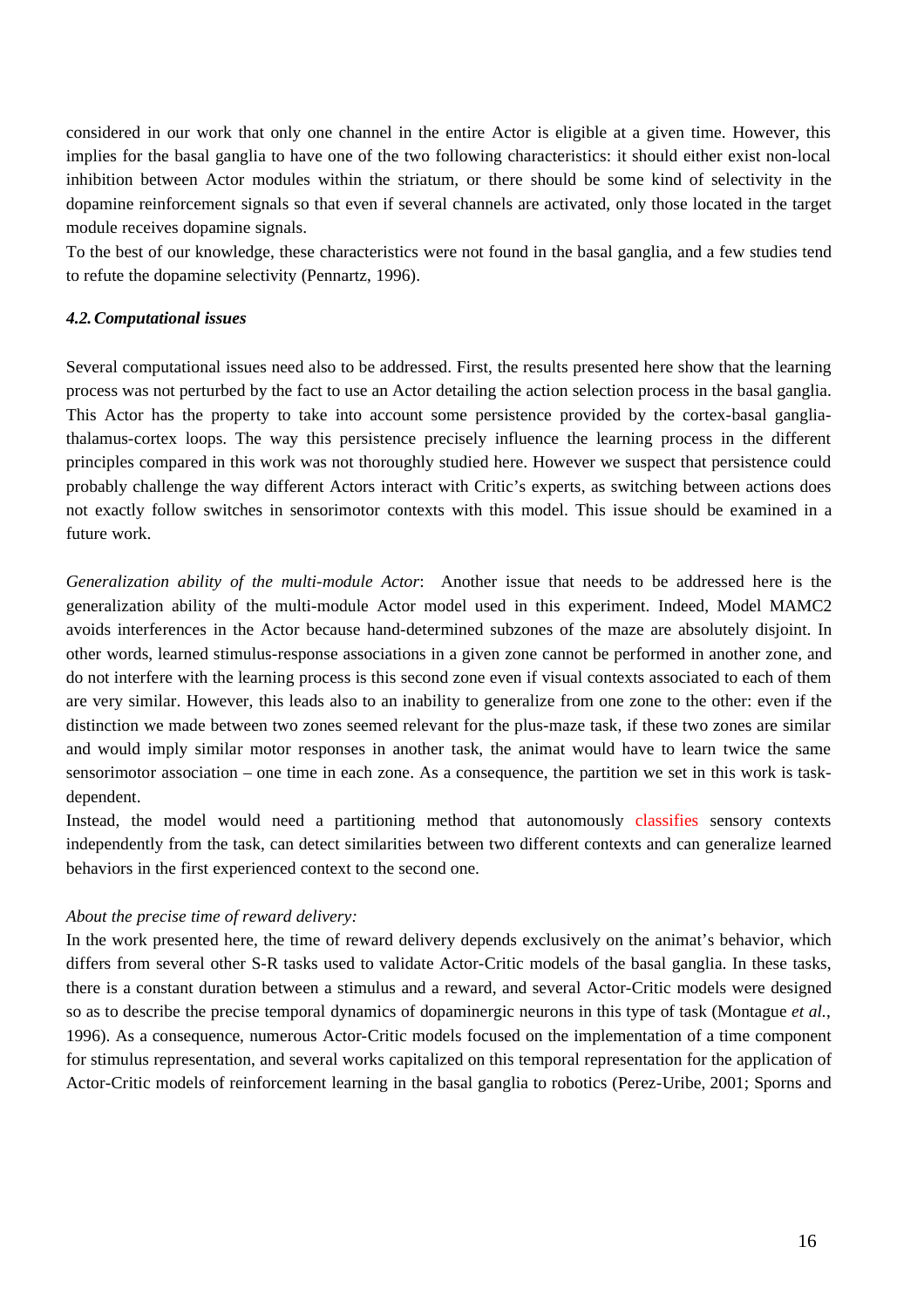Alexander, 2002). Will we need to add such a component to our model to be able to apply it to certain type of natural tasks, or survival tasks?

In the experiments presented here, we didn't need such a temporal representation of stimuli because there was sufficient information in the continuous sensory flow perceived by the animat during its moves, so that the model can dynamically adapt its reward predictions, as observed also in another work (Baldassarre and Parisi, 2000). For example, when the animat is at the center of the maze, perceives the white wall (stimulus predicting reward) and moves towards reward location, the latter stimulus becomes bigger in the visual field of the animat, and the model can learn to increase its reward prediction, as shown in figure 8. We didn't aim at explaining the depression of dopamine neurons' firing rates when a reward doesn't occur, nevertheless we were able to observe this phenomenon in cases where the animat was approaching the reward site, was about to consume it, but finally turned away from it (R events in figure 8).



**Figure 8** Reward prediction (light curve) and dopamine reinforcement signal (dark curve) computed by Critic of Model *MAMC2* in the 3D environment. X-axis: time. Y-axis: Critic's signals. S : perception of the stimulus (white wall) by the animat; R: Reward missed by the animat.

*Using Critics dependent or independent from the performance:* In our experiments, *Model AMC1*, implementing a gating network for experts' credibilities computation, did not solve the task. We saw in section 2 that, during the simulations, one expert became rapidly the most credible, which forced the model to use only one neuron to solve the task. The use of gating networks in the frame of mixture of experts methods has already being criticized (Tang *et al.*, 2002). According to these authors, this approach works well on problems composed of disjoint regions but does not generalize well, suffering from effects on boundaries of regions.

In our case, we explain the failure in the experts' specialization with *Model AMC1* by the observation that until the model has started to learn the task, and so can propagate teaching signals to the rest of the maze, only reward location has a value. As a consequence, it is the only area where the gating network tries to train an expert, and the latter rapidly reaches a high credibility. Then, as reward value starts to be extended to a new zone, this same expert still has the best credibility while getting bad performances. Other experts do not have significantly better performances – since they were not trained yet and since the new area and the first one are not disjoint. As a consequence, they remain non credible and the model starts having bad performances.

In his work, Baldassarre managed to obtain a good specialization of experts (Baldassarre, 2002). This may be partly explained by the fact that his task involved three different rewards located in three different sensory contexts. The simulated robot had to visit all rewards alternatively since the very beginning of the task. This may have helped the gating network to attribute good credibilities to several experts. However, reward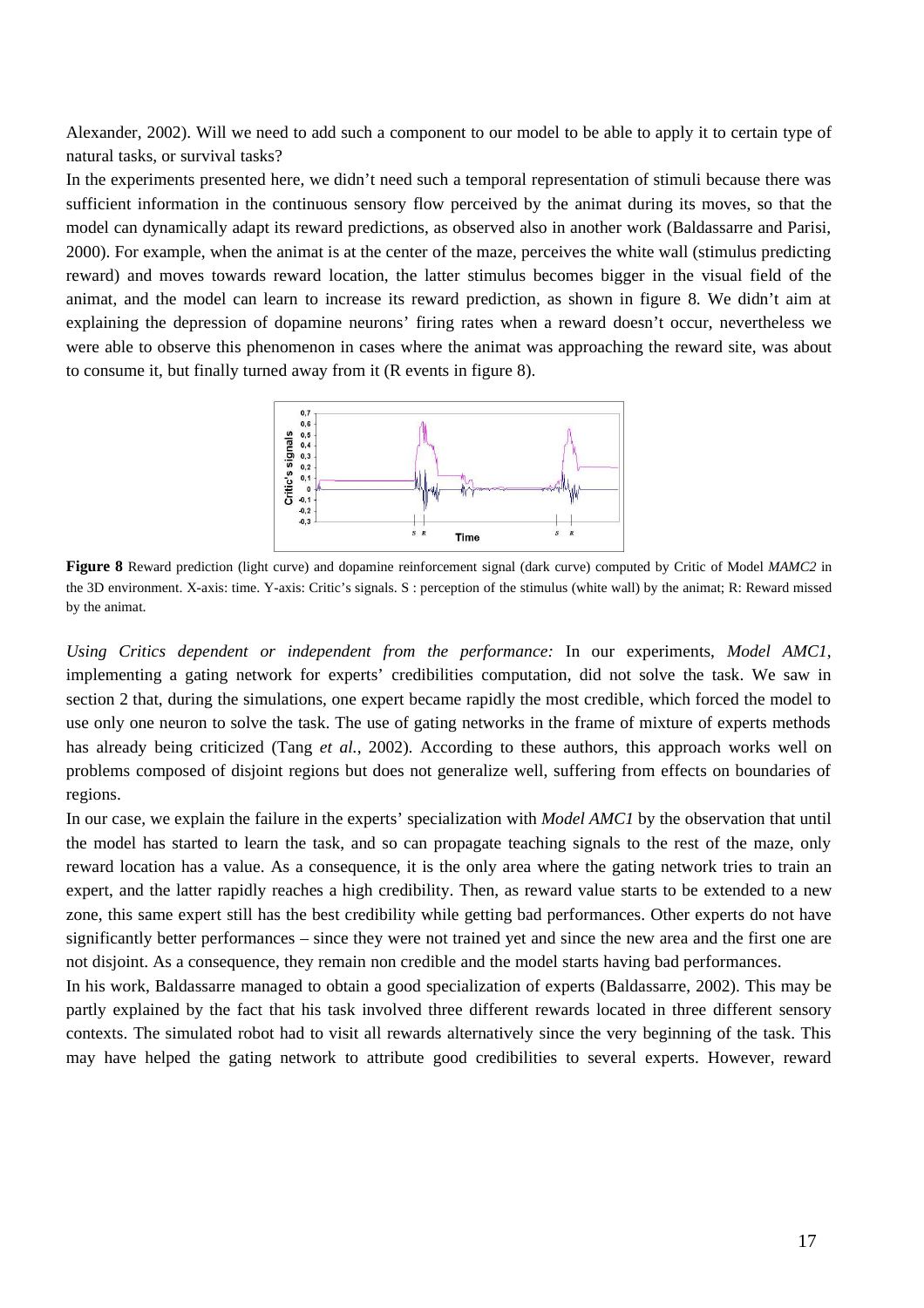locations in Baldassarre's task are not perfectly disjoint, which result in a difficult specialization: one of the experts is the most credible for two of the three rewards (see Baldassarre, 2002).

Another model (Tani and Nolfi, 1999) proposes a different mixture of experts where the gating network is replaced with a dynamical computation of experts' credibilities. Their model managed to categorize the sensori-motor flow perceived by a simulated robot during its movements. However, their method does not use any memory of associations between experts' credibilities and different contexts experienced during the task. As a consequence, experts' specialization is even more dependent to each expert's performance than Baldassarre's gating network, and suffers from the same limitation when applied to reinforcement learning in our plus-maze task - as we experimented in unpublished work.

*Combining self-organizing maps with mixture of expert:* To test the principle of dissociating the experts credibility from their performance, we partitioned the environment into several sub-regions. Yet, this method is ad hoc, lacks autonomy, and suffers generalization abilities if the environment is changed or becomes more complex. We are currently implementing Self-Organizing Maps (SOM) as a method of autonomous clustering of the different sensory contexts will be used to determine these zones. Note that this proposition differs from the traditional use of SOM to cluster the state space input to experts or to Actor-Critic models (Smith, 2002; Lee *et al.*, 2003). It is rather a clustering of the credibility space, which was recently proposed by Tang *et al.* (2002). We also would like to compare the use of SOM with the use of place cells. Indeed models of hippocampal place cells have already been used for coarse coding of the input state space to the Actor and the Critic (Arleo and Gerstner, 2000; Foster *et al.*, 2000; Strösslin, 2004) but, in our case, we would like to use place cells to determine experts' credibilities.

#### *4.3.Future work*

As often mentioned in the literature, and as confirmed in this work, the application of Actor-Critic architectures to continuous tasks is more difficult than their use in discrete tasks. Several other works have been done on the subject (Doya, 2000). However, these architectures still have to be improved so as to decrease their learning time:

Particularly, the learning performance of our animat seems still far from the learning speed that real rat can reach in the same task (Albertin *et al.*, 2000), even if the high time constant that we used in our model does not allow a rigorous comparison yet (cf. parameters table in the appendix). This could be at least partly explained by the fact that we implemented only S-R learning (or habit learning), whereas it has recently been known that rats are endowed with two distinct learning systems related to different cortex-basal ganglia-thalamus loops: a habit learning system and a goal-directed learning one (Ikemoto and Panksepp, 1999; Cardinal *et al.*, 2002). The latter would be fast, used at the early stages of learning, and implying an explicit representation of rewarding goals or an internal representation of action-outcome contingencies. The former would be very slow and takes advantage of the latter when the animat reaches good performances and becomes able to solve the task with a reactive strategy (S-R) (Killcross and Coutureau, 2003; Yin *et al.*, 2004).

Some theoretical work has already been started to extend Actor-Critic models to this functional distinction (Dayan, 2001). In the practical case of our artificial rat, both such systems could be useful in two different manners.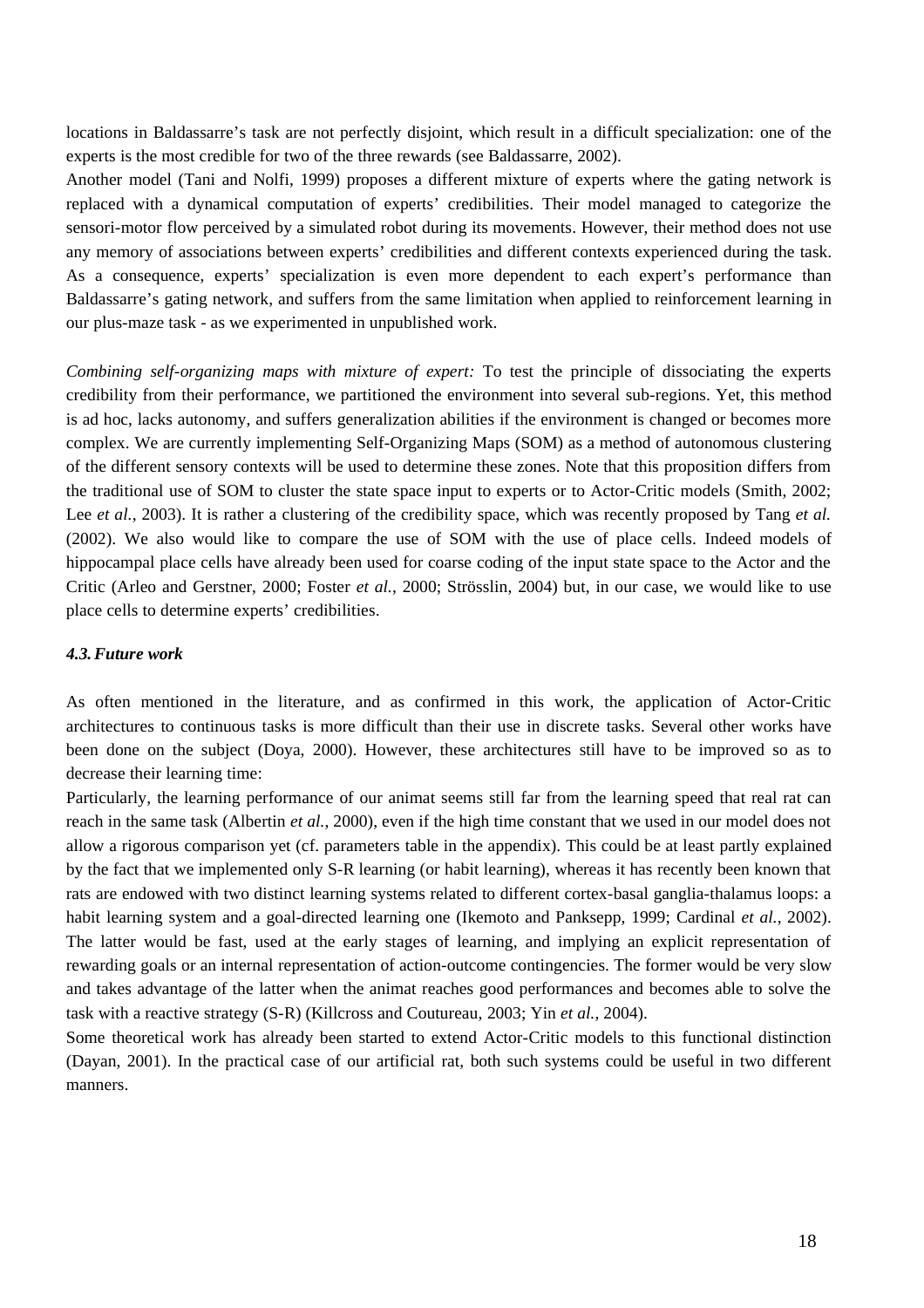First, it could be useful to upgrade the exploration function. This function could have an explicit representation of different places of the environment, and particularly of the reward site. Then, when the animat gets reward for the first time, the exploration function would guide it trying behaviors that can allow it to reach the explicitly memorized reward location. The function could also remember which behaviors have already been tried unsuccessfully in the different areas, so that untried behaviors are selected instead of random behaviors in the case of exploration. This would strengthen the exploration process and is expected to increase the animat's learning speed.

The second possible use of a goal-directed behavior component is to represent the type of reward the animat is working for. This can be useful when an animat has to deal with different rewards (food, drink) so as to satisfy different motivations (hunger, thirst). In this case, a component that chooses explicitly the current reward the animat takes as an objective can select sub-modules of the Actor that are dedicated to the sequence of behaviors that leads to the considered reward. This improvement would serve as a more realistic validation of the artificial rat Psikharpax when it has to survive in more natural environments, satisfying concurrent motivations.

#### **Acknowledgments**

This research has been granted by the LIP6 and the Project *Robotics and Artificial Entities* (ROBEA) of the Centre National de la Recherche Scientifique, France. Thanks for useful discussions to Drs. Angelo Arleo, Gianluca Baldassarre, Francesco Battaglia, Etienne Koechlin and Jun Tani.

#### **References**

- Aizman, O., Brismar, H., Uhlen, P., Zettergren, E., Levey, A. I., Forssberg, H., Greengard, P. & Aperia, A. (2000). Anatomical and Physiological Evidence for D1 and D2 Dopamine Receptors Colocalization in Neostriatal Neurons. *Nature Neuroscience*, 3(3):226-230.
- Albertin, S. V., Mulder, A. B., Tabuchi, E., Zugaro, M. B. & Wiener, S. I. (2000). Lesions of the Medial Shell of the Nucleus Accumbens Impair Rats in Finding Larger Rewards, but Spare Reward-Seeking Behavior. *Behavioral Brain Research*. 117(1-2):173-83.
- Albin, R. L., Young, A. B. & Penney, J. B. (1989). The functional anatomy of basal ganglia disorders. *Trends in Neuroscience*, 12:366-375.
- Arleo, A. & Gerstner, W. (2000). Spatial Cognition and Neuro-Mimetic Navigation: A Model of the Rat Hippocampal Place Cell Activity. *Biological Cybernetics*, Special Issue on Navigation in Biological and Artificial Systems, 83:287-299.
- Baldassarre, G. (2002). A Modular Neural-Network Model of the Basal Ganglia's Role in Learning and Selecting Motor Behaviors. *Journal of Cognitive Systems Research*, 3(1):5-13.
- Baldassarre, G. & Parisi, D. (2000). Classical and instrumental conditioning: From laboratory phenomena to integrated mechanisms for adaptation. In Meyer *et al.* (Eds), *From Animals to Animats 6: Proceedings of the*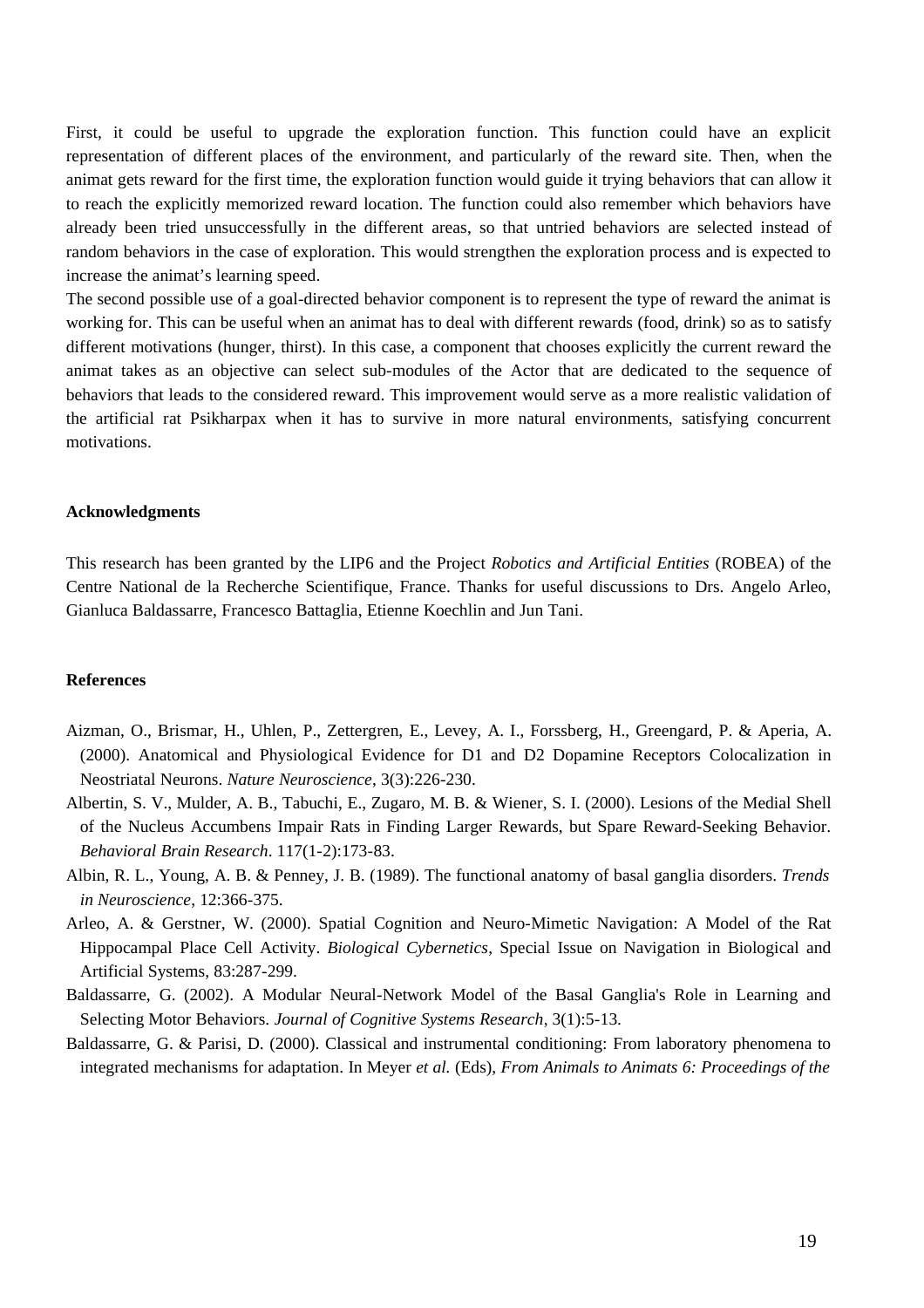*Sixth International Conference on Simulation of Adaptive Behavior,* Supplement Volume (pp.131-139). The MIT Press, Cambridge, MA.

- Brown, J., Bullock, D. & Grossberg, S. (1999). How the Basal Ganglia Use Parallel Excitatory and Inhibitory Learning, or Incentive Salience ? *Brain Research Reviews*, 28:309-369.
- Brown, L. & Sharp. F. (1995). Metabolic Mapping of Rat Striatum: Somatotopic Organization of Sensorimotor Activity. *Brain Research*, 686:207-222.
- Bunney, B. S., Chiodo, L. A. & Grace, A. A. (1991). Midbrain Dopamine System Electrophysiological Functioning: A Review and New Hypothesis. *Synapse*, 9:79-84.
- Burgess, N., Jeffery, K. J. & O'Keefe, J. (1999). Integrating Hippocampal and Parietal Functions: a Spatial Point of View. In Burgess, N. *et al.* (Eds), *The Hippocampal and Parietal Foundations of Spatial Cognition*, pp.3-29, Oxford University Press, UK.
- Cardinal, R. N., Parkinson, J. A., Hall, J. & Everitt, B. J. (2002). Emotion and Motivation: The Role of the Amygdala, Ventral Striatum and Prefrontal Cortex. *Neuroscience Biobehavioral Reviews*, 26(3):321-352.
- Dayan., P. (2001). Motivated Reinforcement Learning. *NIPS,* 14: 11-18. The MIT Press.
- Daw, N. D. (2003). *Reinforcement Learning Models of the Dopamine System and Their Behavioral Implications*. PhD Thesis, Carnegie Mellon University, Pittsburgh, PA.
- Doya, K. (2000). Reinforcement Learning in Continuous Time and Space. *Neural Computation*, 12:219-245.
- Doya, K., Samejima, K., Katagiri, K. & Kawato, M. (2002) Multiple Model-based Reinforcement Learning. *Neural Computation*. 14(6):1347-69.
- Filliat, D., Girard, B., Guillot, A., Khamassi, M., Lachèze, L., Meyer, J.-A. (2004). State of the artificial rat Psikharpax. In Schaal *et al.* (Eds), *From Animals to Animats 8: Proceedings of the Eighth International Conference on Simulation of Adaptive Behavior,* pp.2-12. The MIT Press, Cambridge, MA.
- Foster, D., Morris, R. & Dayan, P. (2000). Models of Hippocampally Dependent Navigation using the Temporal Difference Learning Rule. *Hippocampus*, 10:1-16.
- Frank, M. J., Loughry, B. & O'Reilly, R. C. (2001). Interactions Between Frontal Cortex and Basal Ganglia in Working Memory: A Computational Model. *Cognitive, affective and behavioral neuroscience*, 1(2):137- 160.
- Gerfen, C. R., Herkenham, M. & Thibault, J. (1987). The Neostriatal Mosaic. II. Patch- and Matrix- Directed Mesostriatal Dopaminergic and Non-Dopaminergic Systems. *Journal of Neuroscience*, 7:3915-3934.
- Girard, B., Cuzin, V., Guillot, A., Gurney, K. & Prescott, T. (2003). A Basal Ganglia inspired Model of Action Selection Evaluated in a Robotic Survival Task. *Journal of Integrative Neuroscience,* 2(22), 179-200.
- Gurney, K. N., Prescott, T. J. & Redgrave, P. (2001a). A Computational Model of Action Selection in the Basal Ganglia. I. A new functional anatomy. *Biological Cybernetics*. 84, 401-410.
- Gurney, K. N., Prescott, T. J. & Redgrave, P. (2001b). A Computational Model of Action Selection in the Basal Ganglia. II. Analysis and simulation of behavior. *Biological Cybernetics*. 84, 411-423.
- Houk, J. C., Adams, J. L. & Barto, A. G. (1995). A Model of how the Basal Ganglia generate and Use Neural Signals That Predict Reinforcement. In Houk *et al.* (Eds), *Models of Information Processing in the Basal Ganglia.* The MIT Press, Cambridge, MA.
- Ikemoto, S. & Panksepp., J. (1999). The Role of the Nucleus Accumbens Dopamine in Motivated Behavior: A Unifying Interpretation with Special Reference to Reward-Seeking. *Brain Research Reviews*, 31:6-41.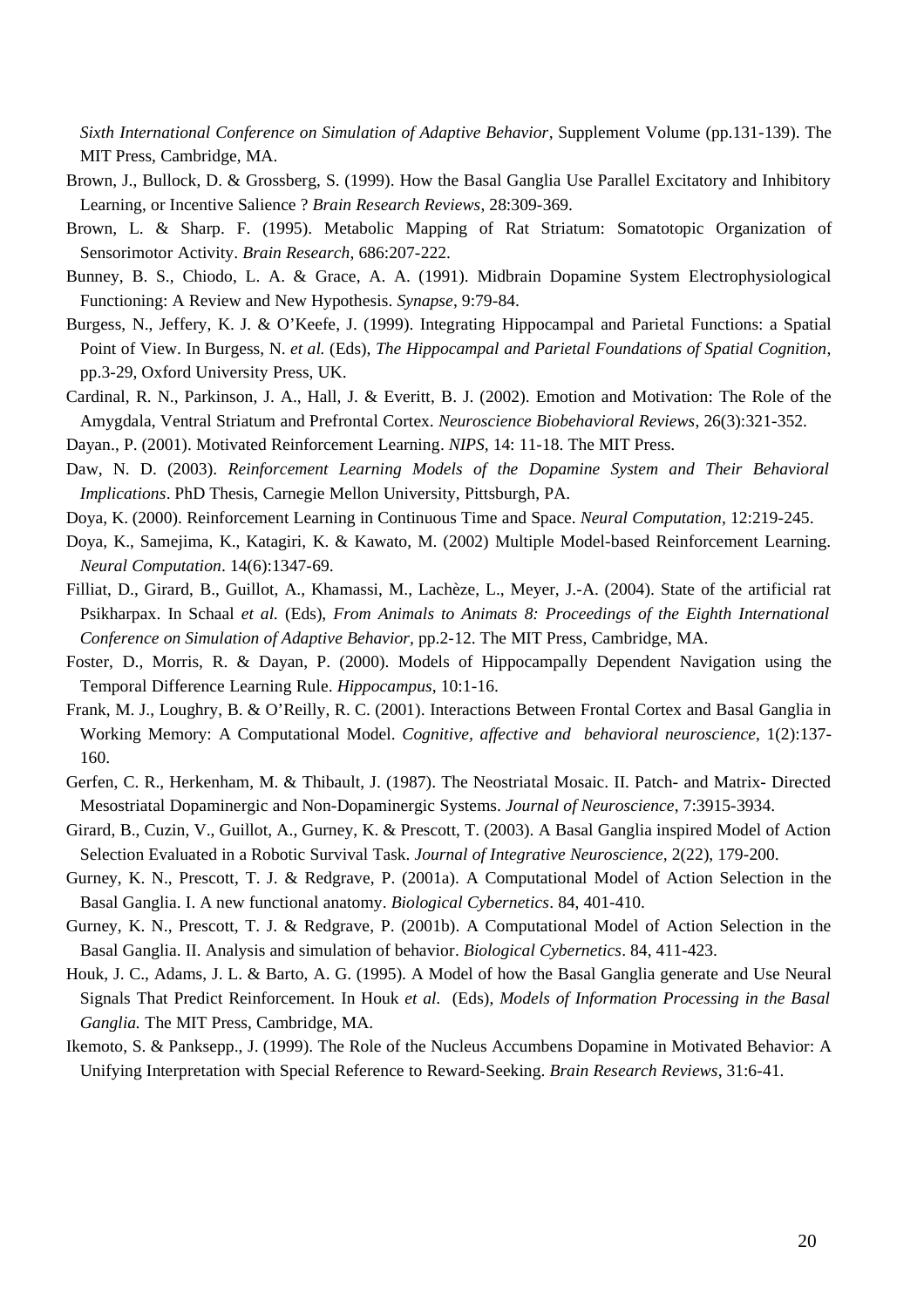- Jacobs, R. A., Jordan, M. I., Nowlan, S. J. & Hinton, G.E. (1991). Adaptive Mixture of Local Experts. *Neural Computation*, 3:79-87.
- Joel, D., Niv, Y. & Ruppin, E. (2002). Actor-Critic Models of the Basal Ganglia: New Anatomical and Computational Perspectives. *Neural Networks*, 15:535-547.
- Joel, D. & Weiner, I. (2000). The Connections of the Dopaminergic System with Striatum in Rats and Primates: An Analysis with respect to the Functional and Compartmental Organization of the Striatum. *Neuroscience*, 96:451-474.
- Killcross, A. S. & Coutureau, E. (2003). Coordination of Actions and Habits in the Medial Prefrontal Cortex of Rats. *Cerebral Cortex*, 13(4):400-408.
- Lee, J. K. & Kim, I. H. (2003). Reinforcement Learning Control Using Self-Organizing Map and Multi-Layer Feed-Forward Neural Network. In *International Conference on Control Automation and Systems, ICCAS 2003*.
- McNaughton, B. L. (1989). Neural Mechanisms for Spatial Computation and Information Storage. In Nadel *et al.* (Eds), *Neural Connections, Mental Computations*, chapter 9, pp.285-350, MIT Press, Cambridge, MA.
- Montague, P. R., Dayan, P. & Sejnowski, T. J. (1996). A framework for Mesencephalic Dopamine Systems Based on Predictive Hebbian Learning. *Journal of Neuroscience*, 16:1936-1947.
- Montes-Gonzalez, F. Prescott, T. J., Gurney, K. N., Humphries, M. & Redgrave, P. (2000). An Embodied Model of Action Selection Mechanisms in the Vertebrate Brain. In Meyer *et al*. (Eds), *From Animals to Animats 6: Proceedings of the Sixth International Conference on Simulation of Adaptive Behavior* (pp.157- 166). The MIT Press, Cambridge, MA.
- O'Doherty, J., Dayan, P., Schultz, J., Deichmann, R., Friston, K. & Dolan, R. (2004). Dissociable Roles of Dorsal and Ventral Striatum in Instrumental Conditioning. *Science*, 304:452-454.
- Pennartz, C. M. A. (1996). The Ascending Neuromodulatory Systems in Learning by Reinforcement: Comparing Computational Conjectures with Experimental Findings. *Brain Research Reviews*, 21:219- 245.
- Perez-Uribe, A. (2001). Using a Time-Delay Actor-Critic Neural Architecture with Dopamine-like Reinforcement Signal for Learning in Autonomous Robots. In Wermter *et al.* (Eds), *Emergent Neural Computational Architectures based on Neuroscience: A State-of-the-Art Survey* (pp. 522-533)*.* Springer-Verlag, Berlin.
- Schultz, W. (1998). Predictive Reward Signal of Dopamine Neurons. *Journal of Neurophysiology*, 80(1):1-27.
- Schultz, W., Apicella, P. & Ljungberg, T. (1993). Responses of Monkey Dopamine Neurons to Reward and Conditioned Stimuli During Successive Steps of Learning a Delayed Response Task. *Journal of Neuroscience*, 13(3):900-913.
- Schultz, W., Dayan, P. & Montague, P. R. (1997). A Neural Substrate of Prediction and Reward. *Science*, 275:1593-1599.
- Smith, A. J. (2002). Applications of the Self-Organizing Map to Reinforcement Learning. *Neural Networks*, 15 (8-9):1107-1124.
- Sporns, O. & Alexander, W. H. (2002). Neuromodulation and Plasticity in an Autonomous Robot. *Neural Networks*, 15:761-774.
- Strösslin, T. (2004). *A Connectionnist Model of Spatial Learning in the Rat.* PhD thesis, EPFL, Swiss Federal Institute of Technology, Swiss.